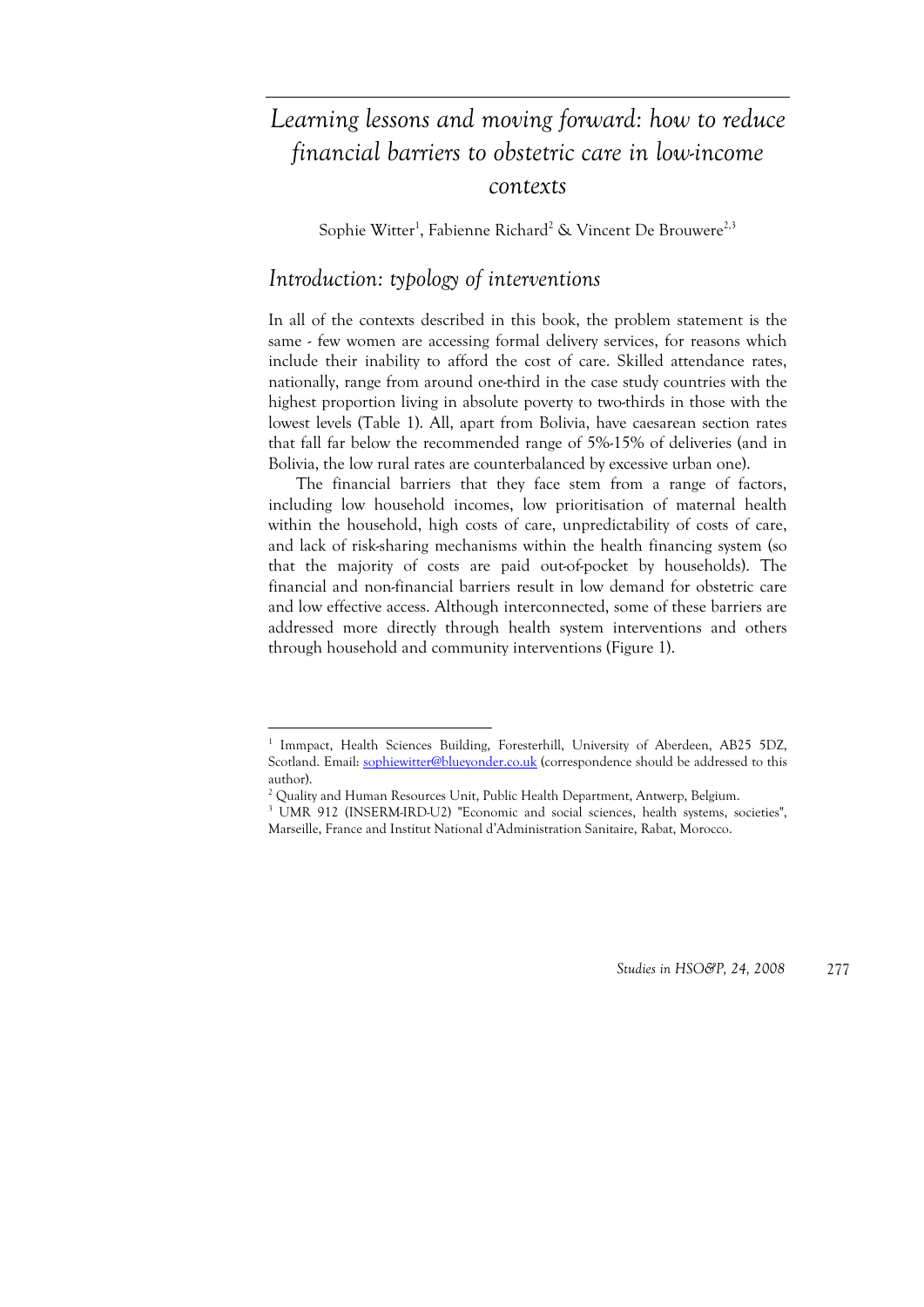| Country      | GNI per                                | National                                        |       | C-section rate (DHS) |       | Out of                                                             | $\%$                                                 |
|--------------|----------------------------------------|-------------------------------------------------|-------|----------------------|-------|--------------------------------------------------------------------|------------------------------------------------------|
|              | capita in<br>current<br>US\$<br>(2007) | skilled<br>atten-<br>dance<br>coverage<br>(DHS) | Total | Urban                | Rural | pocket as<br>% of total<br>expendi-<br>ture on<br>health<br>(2007) | popula-<br>tion<br>below<br>1.25<br>US\$ per<br>day  |
| Bolivia      | 1,260                                  | 67%<br>(2003)                                   | 15.8  | 23.0                 | 6.1   | 32%                                                                | 19.6%<br>(2005)                                      |
| Burkina Faso | 430                                    | 38%<br>(2003)                                   | 0.7   | 2.6                  | 0.4   | 44%                                                                | 56.5%<br>(2003)                                      |
| Cambodia     | 540                                    | 44%<br>(2005)                                   | 2.2   | 6.7                  | 1.4   | 63%                                                                | 40.2%<br>(2004)                                      |
| Ghana        | 590                                    | 47%<br>(2003)                                   | 4.2   | 8.9                  | 1.8   | 45%                                                                | 30.0%<br>(2005)                                      |
| Guinea       | 400                                    | 38%<br>(2005)                                   | 1.8   | 5.2                  | 0.8   | 88%                                                                | 70.1%<br>(2003)                                      |
| India        | 950                                    | 47%<br>$(2005 -$<br>2006)                       | 9     | 17.3                 | 6.2   | 78%                                                                | Rural<br>43.8%<br>(2004)<br>Urban<br>36.2%<br>(2004) |
| Mauritania   | 840                                    | 57%<br>$(2000 -$<br>2001)                       | 3.3   | 5.6                  | 1.5   | 31%                                                                | 21.2%<br>(2000)                                      |
| Senegal      | 820                                    | 52%<br>(2005)                                   | 3.5   | 7.1                  | 1.4   | 56%                                                                | 33.5%<br>(2005)                                      |

**Table 1. Selected characteristics of cases study countries** 

Sources: World Bank (key development data & statistics), Countdown 2015 (Country profiles), DHS Stat Compiler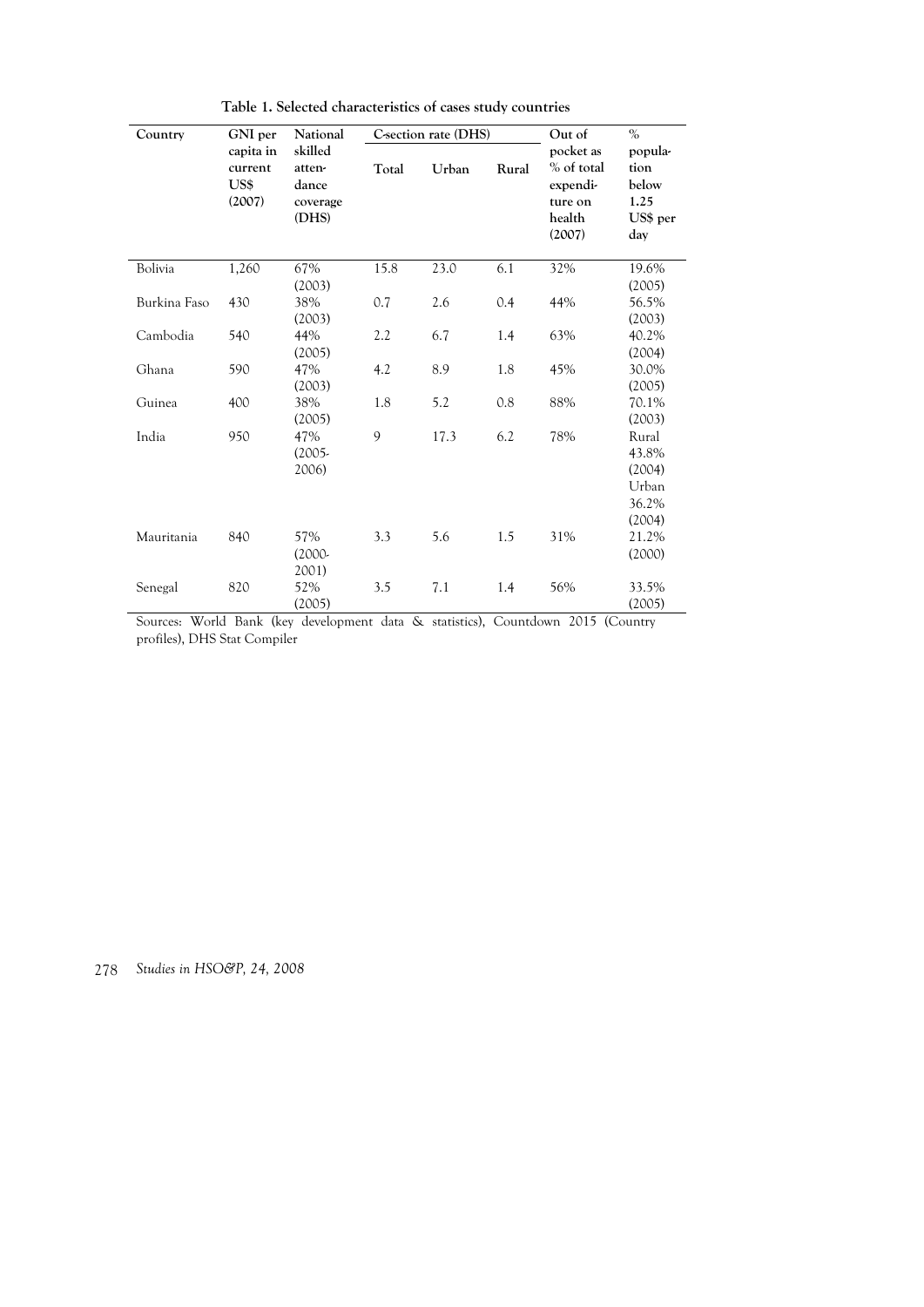

**Figure 1. Barriers for households to accessing obstetric care (source Witter 2008a)** 

The interventions described in this book aim to lower access barriers by averting some of the economic and social costs of paying for obstetric care which are described in the context chapter (Borghi *et al.* 2008). Cost structures vary according to context, with facility costs dominating in some contexts and non-facility costs (for example, for transport) dominating in others. The costs of obstetric care take many forms and are not just focussed on the intrapartum period, but can also last for some time after the delivery, particularly in the event of an obstetric emergency or near-miss event (Storeng *et al*. 2007).

Most of the approaches described in this book focus on the cost of care and on increasing risk-pooling of costs. They mostly adopt one or more of the direct strategies to reduce financial barriers to care described in Table 2.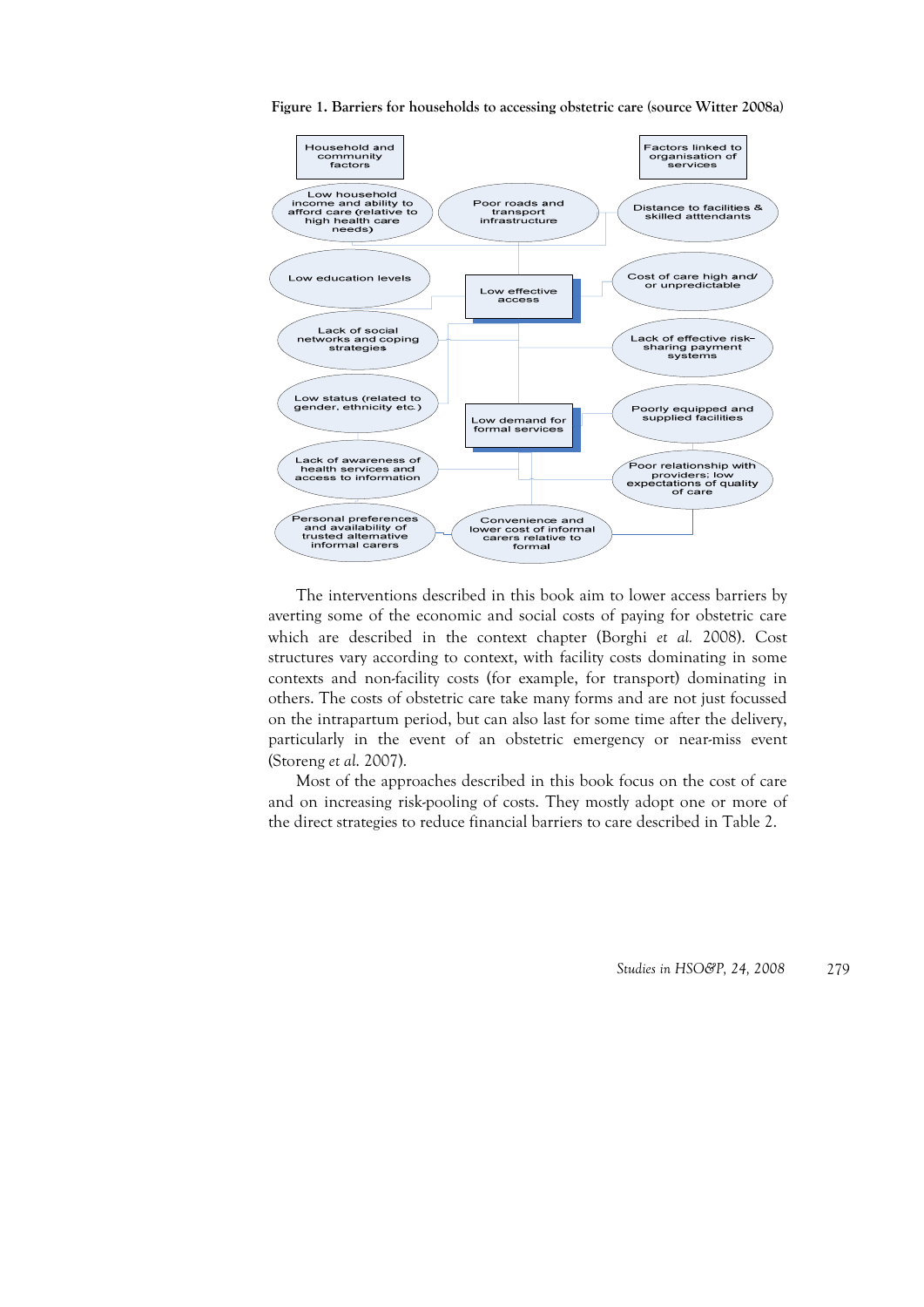| Strategy                                                                                                    | Funding                                                             | Targeting                                                                                     | Which                                                                                            | Purchasing                                                                                                       | Payment systems                                                                                       |
|-------------------------------------------------------------------------------------------------------------|---------------------------------------------------------------------|-----------------------------------------------------------------------------------------------|--------------------------------------------------------------------------------------------------|------------------------------------------------------------------------------------------------------------------|-------------------------------------------------------------------------------------------------------|
|                                                                                                             |                                                                     |                                                                                               | costs?                                                                                           |                                                                                                                  |                                                                                                       |
| Supply side (financial barriers tackled via the health system)                                              |                                                                     |                                                                                               |                                                                                                  |                                                                                                                  |                                                                                                       |
| Fee exemption or<br>reduction (Ghana,<br>Senegal, Burkina)<br>Waivers (Cambodia                             | Public<br>finance or<br>donors                                      | Service-based;<br>possible<br>geographic<br>targeting and self-<br>selection<br>Individual or | Official fees<br>for services<br>and goods                                                       | Health<br>facilities -<br>public,<br>private,<br>private not-<br>for-profit                                      | Subsidies on inputs<br>or retrospec-tive<br>payment per case to<br>facilities<br>Payments per case or |
| HEF)                                                                                                        |                                                                     | household<br>targeting                                                                        |                                                                                                  |                                                                                                                  | per capita to<br>facilities                                                                           |
| Tackling informal<br>payments<br>(Mauritania)                                                               | User fees,<br>with<br>possible<br>subsidy<br>component              | All services within<br>specific facilities<br>or facility types                               |                                                                                                  |                                                                                                                  | Internal to facility<br>budget: substitution<br>of official for<br>unofficial payments                |
| Demand side (financial barriers tackled directly via the households)                                        |                                                                     |                                                                                               |                                                                                                  |                                                                                                                  |                                                                                                       |
| Conditional cash<br>transfers<br>(India)                                                                    | Public<br>finance or<br>donors                                      | Individual or<br>household<br>targeting                                                       | Any cost<br>compon-ent,<br>potentially -<br>fees,<br>transport,<br>food,<br>opportunity<br>costs | Usually<br>third party<br>organisation,<br>based in<br>community,<br>or at facility,<br>or indepen-<br>dent (but | Payment to client,<br>subject to specified<br>attendance at<br>facilities                             |
| Vouchers (Cambodia)                                                                                         | Public<br>finance or<br>donors.<br>with<br>possible co-<br>payments | Individual or<br>household<br>targeting, usually,<br>though could be<br>geographic            | Official fees<br>for services<br>and goods                                                       | generally<br>not-for-<br>profit)                                                                                 | Payment per case to<br>facilities in exchange<br>for redeemed<br>vouchers                             |
| Loans                                                                                                       | Public<br>finance,<br>donors,<br>community<br>contribu-<br>tions    | Individual and<br>needs-based<br>(sometimes based<br>$\alpha$<br>creditworthiness<br>too)     | May be<br>restricted to<br>certain costs<br>$\alpha$ <sup>r</sup><br>situations,<br>or general   |                                                                                                                  | Loans to clients with<br>or without fixed<br>limits and interest                                      |
| Prepayment/<br>community health<br>insurance (Guinea,<br>Mauritania)/social<br>heath insurance<br>(Bolivia) | Public<br>finance or<br>donors,<br>with<br>possible co-<br>payments | Individual or<br>household<br>targeting, usually,<br>though could be<br>geographic            | Official fees<br>for services<br>and goods                                                       |                                                                                                                  | Subsidy payment to<br>insurance fund per<br>target client enrolled                                    |

**Table 2. Direct strategies to reduce financial barriers - an overview** 

Source: adapted from (Witter 2008b)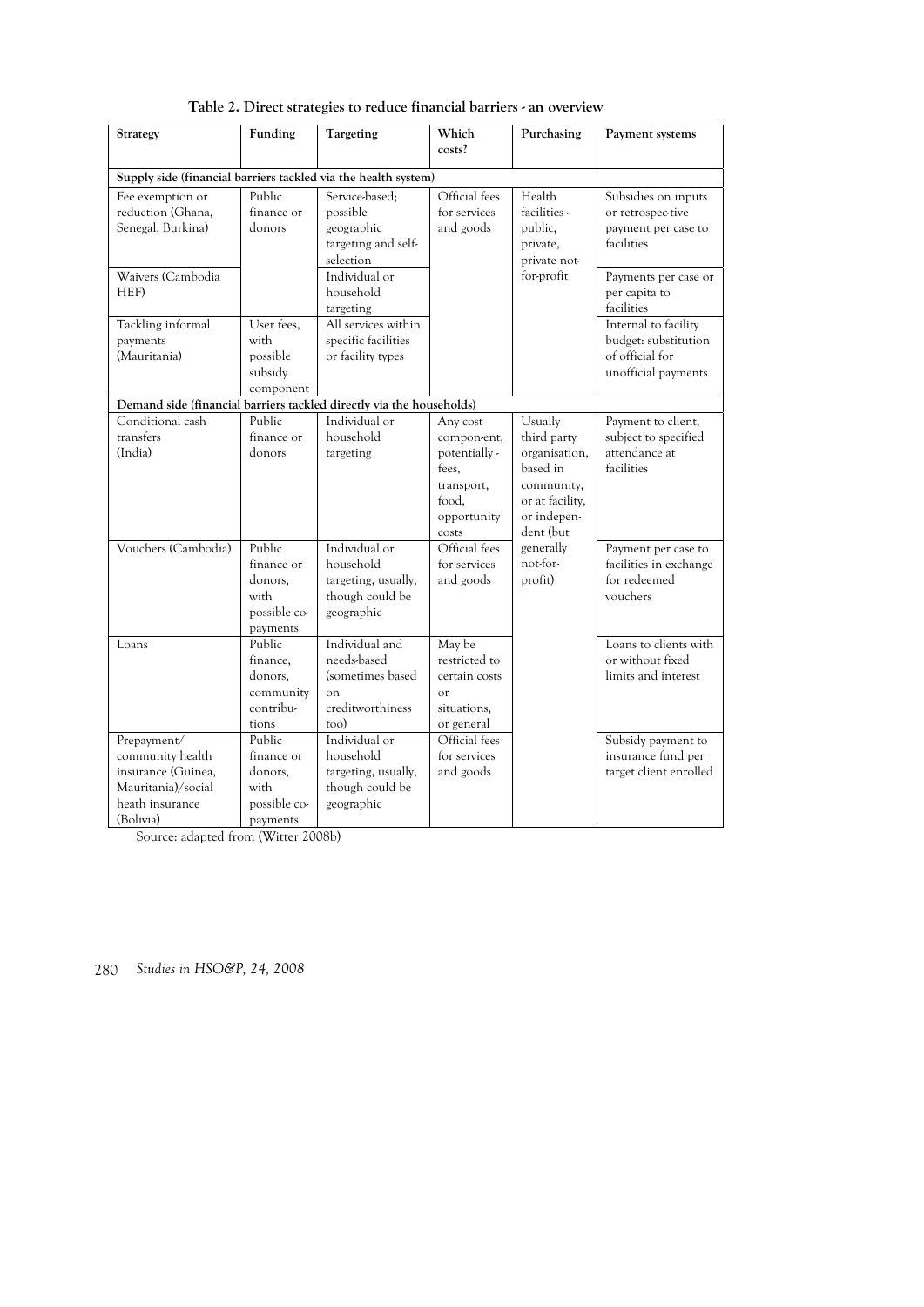In addition to direct approaches to reducing financial barriers, there are a variety of actions which, while not usually framed in those terms, do in reality bring down the real costs of accessing services for clients. These include, for example:

- Changes to public resource collection and allocation in such a way that poorer areas benefit and are able to pass on the benefits in the form of fee reductions or quality improvements.
- Any policy which increases the income of clients, particularly the poor, will have the effect of reducing the real cost of accessing care (e.g. microcredits).
- Bringing services closer to clients, which has the effect of reducing transport and opportunity costs (e.g. increase the number of CEmOC facilities or/and provision of funded ambulance service).
- Improving the quality of care and the provision of drugs and supplies similarly reduces real costs to clients, by removing the need to seek alternative sources of care (e.g. in the private sector) and to purchase additional inputs, such as drugs and supplies, which are lacking in facilities.

# *Lessons derived from case studies*

A summary of the policies described in this book and their impact is given in Appendix 1.

Senegal and Ghana present examples of national fee exemption policies, which have achieved positive results at relatively low costs per case, but with significant implementation difficulties. These included inadequate funding in Ghana and failure to adequately reimburse lower level facilities in Senegal, both of which reduced the real benefits which were realised for households (Witter *et al.* 2008c). These policies were wide but thin: entitlement was universal, with rapid scale up from poorer regions, but with theoretical cost reductions limited to service fees, while the bulk of household expenses go to drug costs and transport. Community health insurance (CHI) could play a complementary role by taking on these costs not covered by the national fee exemption policy. However coverage of CHI remains low and access is not guaranteed if households cannot afford the premium (Soors *et al*. 2008). In Guinea, a CHI was developed specifically to protect women and their families from excessive expenditures (Ndiaye *et al*.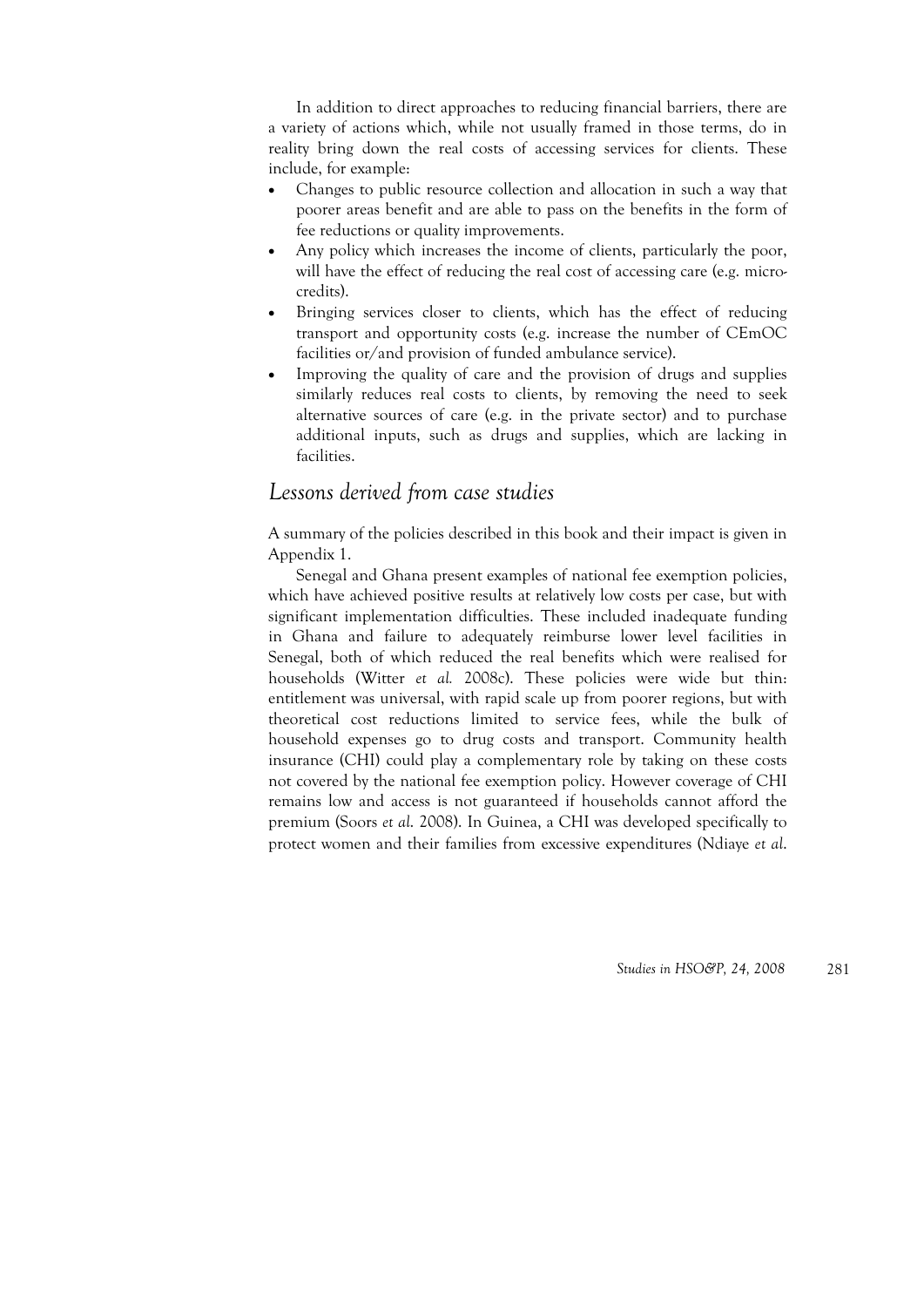2008). This system, called MURIGA, is progressively scaling up in terms of district coverage but the the proportion of adherents remains low, as is common for more general CHI.

In Mauritania, household solidarity is expressed by a flat fee pre-payment scheme. This prepayment is offered to pregnant women at the first antenatal consultation and covers all costs until the end of the pregnancy. The state pays salaries to the health personnel involved in the obstetric care and the pre-payment covers consumables and fees. This is a district-managed scheme (Renaudin *et al*. 2008). The Burkina initiative in Secteur 30 includes all care for the mother and her newborn (transport, intervention and post-delivery care) but is limited to emergency and/or life-threatening obstetric care. This scheme involves not only the district, the households and the health centres, but also the local authorities. This system is district-driven and cannot be implemented without the willingness of the district team and local authority (Ouédraogo *et al*. 2008).

Other approaches target the poorest pregnant women. In Cambodia, a voucher system and a Health Equity Fund (HEF) were implemented with the specific aim of protecting the poorest. The number of voucher and HEF beneficiaries represented a large share (32.5%) of total reported facility deliveries and increased sharply over time. But the study questions the effectiveness of the targeting (Por *et al*. 2008). In India, the government introduced a conditional cash assistance programme called the Janani Suruksha Yojana (JSY) in 2005 to promote institutional deliveries. Under this programme, poor women who attended three antenatal clinics and who delivered in a health facility were to be given money soon after delivery to take care of their direct and indirect costs (Devadasan *et al.* 2008). Process evaluation shows the difficulty of assuring efficient and transparent cash transfers in a policy of this ambitious scale.

In the case of Bolivia, a variety of packages for free care have been developed over the past decade, promoting access for priority groups such as mothers and children. Although these are called social health insurance, they are funded not by membership but by national and local revenues, and to that extent are similar to the national exemption policies. A significant and sustained increase in access has been achieved, but overall coverage of services remains low and indicators for rural areas still lag far behind those of urban areas (Pooley *et al*. 2008).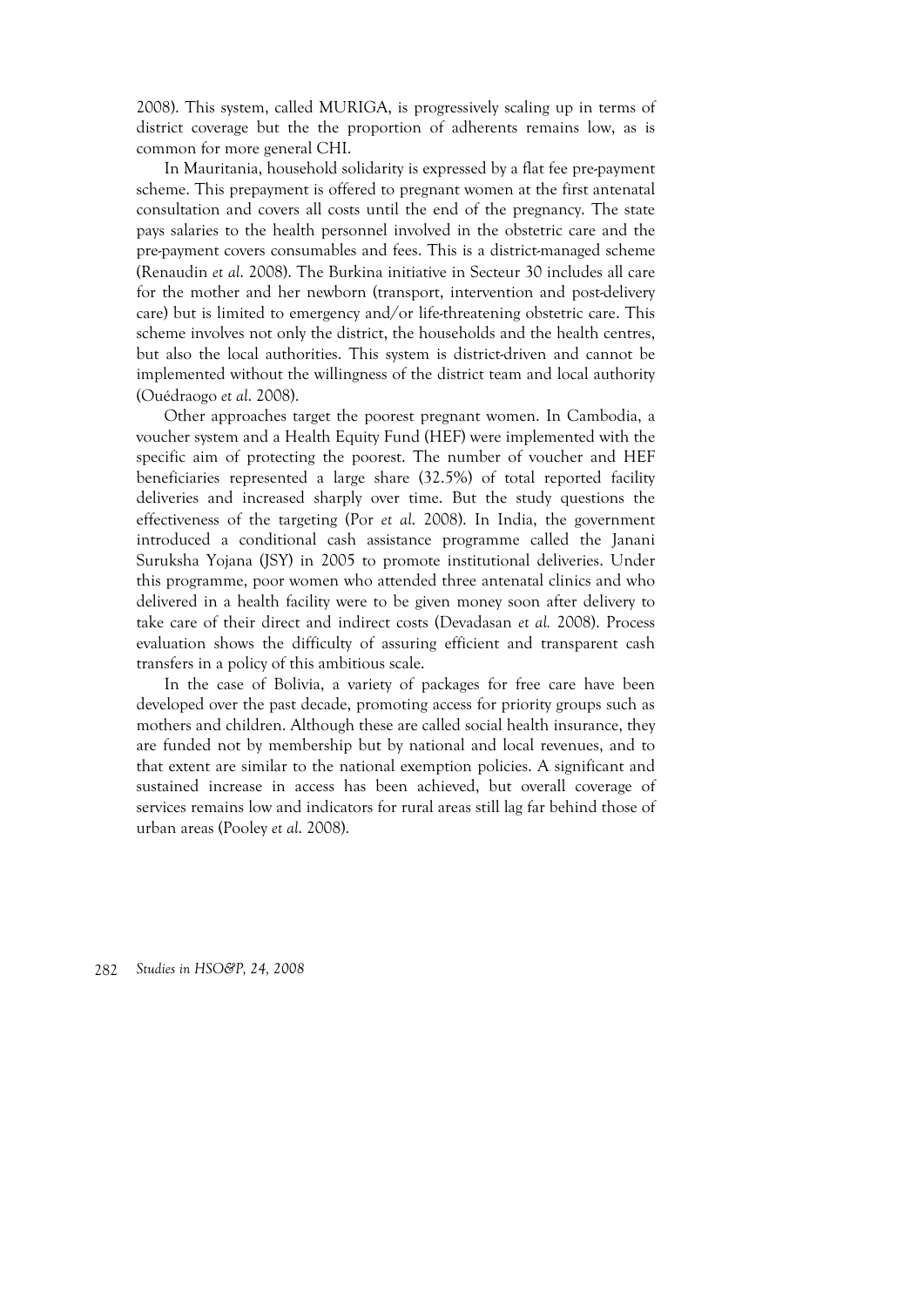There are a number of lessons which emerge from these case studies. One is the importance of setting out a clear monitoring and evaluation framework for new policies. Given the frailty of funding for many of these policies, robust evidence of results is needed to justify further external investment. It is also important to look at beneficiary incidence - how much of the subsidies are reaching the poorer households. Few schemes do this at present (only Ghana out of the case studies in this book).

The need for clear implementation plans and guidelines also emerges for some of these initiatives. Differences have been observed in terms of implementation that can lead to a complete distortion of the objectives of the plan (for example, in India, where some areas decided to reimburse home deliveries). This has also been noted in similar policies elsewhere (Powell-Jackson *et al*. 2007).

Funding sources vary greatly between schemes - some rely fully on national government funding (Ghana, Senegal, India); some are fully funded by donors (Cambodia); some are mainly funded by users (Mauritania); and others have a mix of sources (three levels of government in Bolivia; a mix of users, local government and national in Burkina). Many had considerable assistance with set-up costs from donors (Mauritania and Guinea). Funding sources correlate to some extent with the scale of the policy: those funded by government are much more likely to be national in scale, compared to other sources. They are also most plagued by funding delays.

The low take-up of some of the benefits packages - even where these are substantial and do not require co-payments by households - merits further investigation. In the Cambodia voucher scheme, less than half of the eligible women used their vouchers for delivery care. In Guinea, a 10% take-up rate was reported, despite the high external subsidy and potentially large costsavings for households. These imply non-financial barriers, such as concerns over quality of care or geographical and cultural barriers.

A theme shared by most of the studies is the dissatisfaction of health workers with rising workloads and the lack of income supplements (with the exception of Mauritania) - though in some (such as India) informal payments may be filling the gap. To ensure the sustainability of the policy and to minimise adverse effects, this constituency should be won over in reforms to user payments. This is likely to involve a mixture of measures, including consultation over changes, improvements to pay and working conditions, and ensuring adequate staffing and controls over working hours.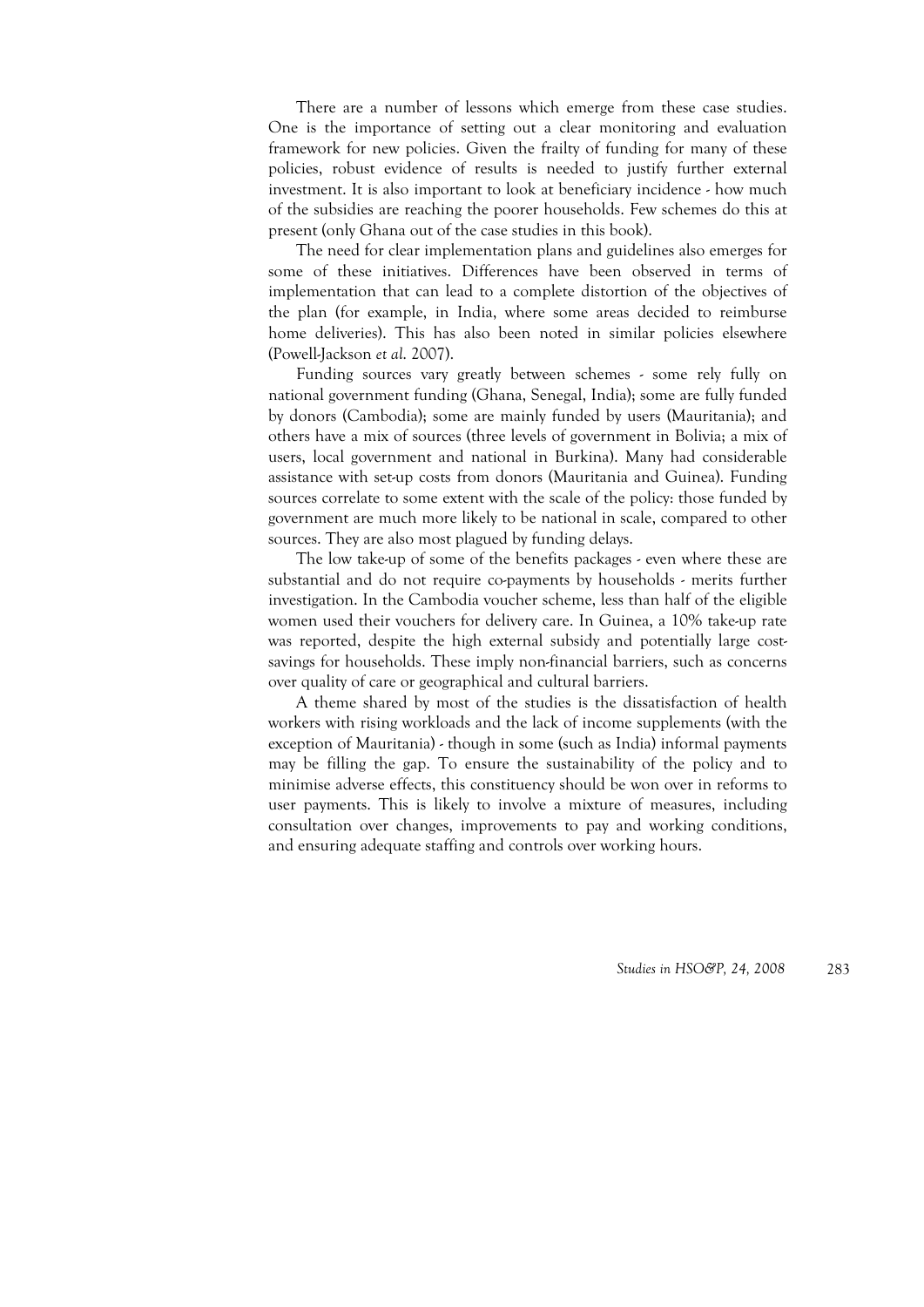All schemes report increased uptake of services, though few have robust evidence of the extent of the increase (see Table 3). Costs of intervention are equally under-reported, but where this information is available, the estimates are fairly close (for example, \$18-\$21 per normal deliveries and \$154-\$165 per CS). These costs do mask differences in benefit packages though.

| Obstetric finance scheme        | Cost of intervention                                          | Impact on utilisation                                                                                                                                                                    |
|---------------------------------|---------------------------------------------------------------|------------------------------------------------------------------------------------------------------------------------------------------------------------------------------------------|
| Bolivia social health insurance | Not reported                                                  | 17% increase in supervised deliveries at<br>national level over period 1994-2003,<br>partly related to SUMI.<br>5% increase in CS over same period<br>(though no change in rural areas). |
| Burkina cost sharing            | Estimated \$165 per CS                                        | 20.3% increase in supervised deliveries<br>between 2003 and 2007 (secteur 30<br>district)                                                                                                |
|                                 |                                                               | 1.2% increase in CS                                                                                                                                                                      |
| Cambodia vouchers               | \$5 per voucher<br>recipient                                  | 12.3% increase in public health facility<br>deliveries (2006-2007-                                                                                                                       |
|                                 | \$18 per supported<br>delivery                                | (increase of vouchers deliveries as well as<br>self paid deliveries)                                                                                                                     |
| Ghana fee exemption             | \$22 per delivery (all<br>types)                              | 12% increase in supervised delivery rate<br>(2003-2005, Central Region)                                                                                                                  |
|                                 | \$0.16 per capita<br>(nationally)                             | 5% increase (2004-2005, Volta Region)                                                                                                                                                    |
|                                 | \$62 per additional<br>delivery (all types)                   |                                                                                                                                                                                          |
| India cash transfer             | Not reported                                                  | Between 15 and 27% increase<br>(depending on the areas) in facility<br>deliveries (2004-2006)                                                                                            |
| Mauritania EmOC insurance       | Set-up costs of \$1.3 to<br>\$4 per reproductive age<br>woman | 33.8% increase in facility deliveries<br>$(2000-2007)$                                                                                                                                   |
|                                 | Premium of \$22 per<br>pregnancy                              |                                                                                                                                                                                          |
| Muriga CHI, Guinea              | Not reported                                                  | Little impact on supervised deliveries :<br>5% increase from 2000 to 2006                                                                                                                |
|                                 |                                                               | 1.1% increase in CS (not different from<br>non-Muriga areas)                                                                                                                             |

**Table 3. Summary of costs and utilisation responses**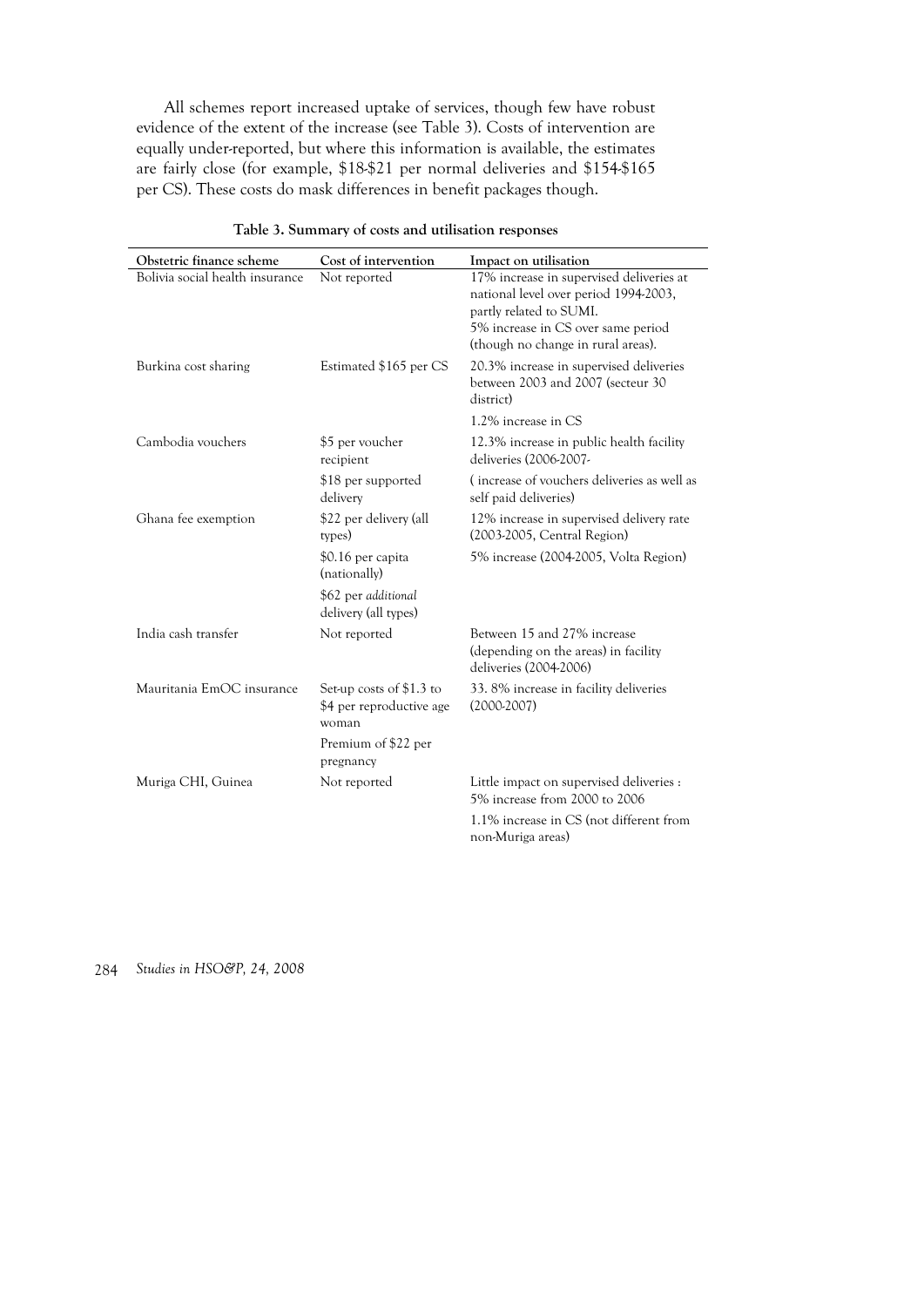| Senegal fee exemption | \$2.2 per normal<br>delivery<br>$$154$ per CS<br>\$0.10 per capita<br>nationally<br>\$21 per additional<br>normal delivery<br>\$467 per additional CS | Based on sample of facilities in five<br>exempted regions (2004-6):<br>4% increase supervised deliveries<br>1.4% increase in CS rate |
|-----------------------|-------------------------------------------------------------------------------------------------------------------------------------------------------|--------------------------------------------------------------------------------------------------------------------------------------|
|-----------------------|-------------------------------------------------------------------------------------------------------------------------------------------------------|--------------------------------------------------------------------------------------------------------------------------------------|

Most of the policies described here were young, and so the impact on more 'fixed' costs, such as staff, equipment and maintenance were not significant, but over time, as activity levels increase, governments must budget for increased allocations to these areas.

There is a clear trade-off between depth and breadth, with targeted schemes (Cambodia, India) able to include a wider range of costs, such as access costs. However, the assumed equity advantages of individual targeting over geographical targeting was questioned by the Cambodia case study, which highlighted the problem of maintaining systems for identifying the poor in all villages.

Some of the initiatives had very short lifetimes, being soon superseded, fully or partially, by new policy initiatives (e.g. in Ghana, by the shift from exemptions to national insurance, or in Burkina Faso, by the shift from localised cost-sharing to a national subsidy policy). These policy shifts can be positive, if they represent scaling up of policies and are based on lessons learned from previous experiences.

The only case study with a longer history (of more than a decade) is the Bolivian one. It demonstrates the possibility of improving national indicators with sustained national commitment over time, but also issues of costcontrol, and the limit to policies which target financial barriers alone, without addressing wider health system, geographical and cultural barriers.

The case studies highlight a range of practical lessons on the implementation of policies aimed at reducing financial barriers to obstetric care. These are summarised in Box 1.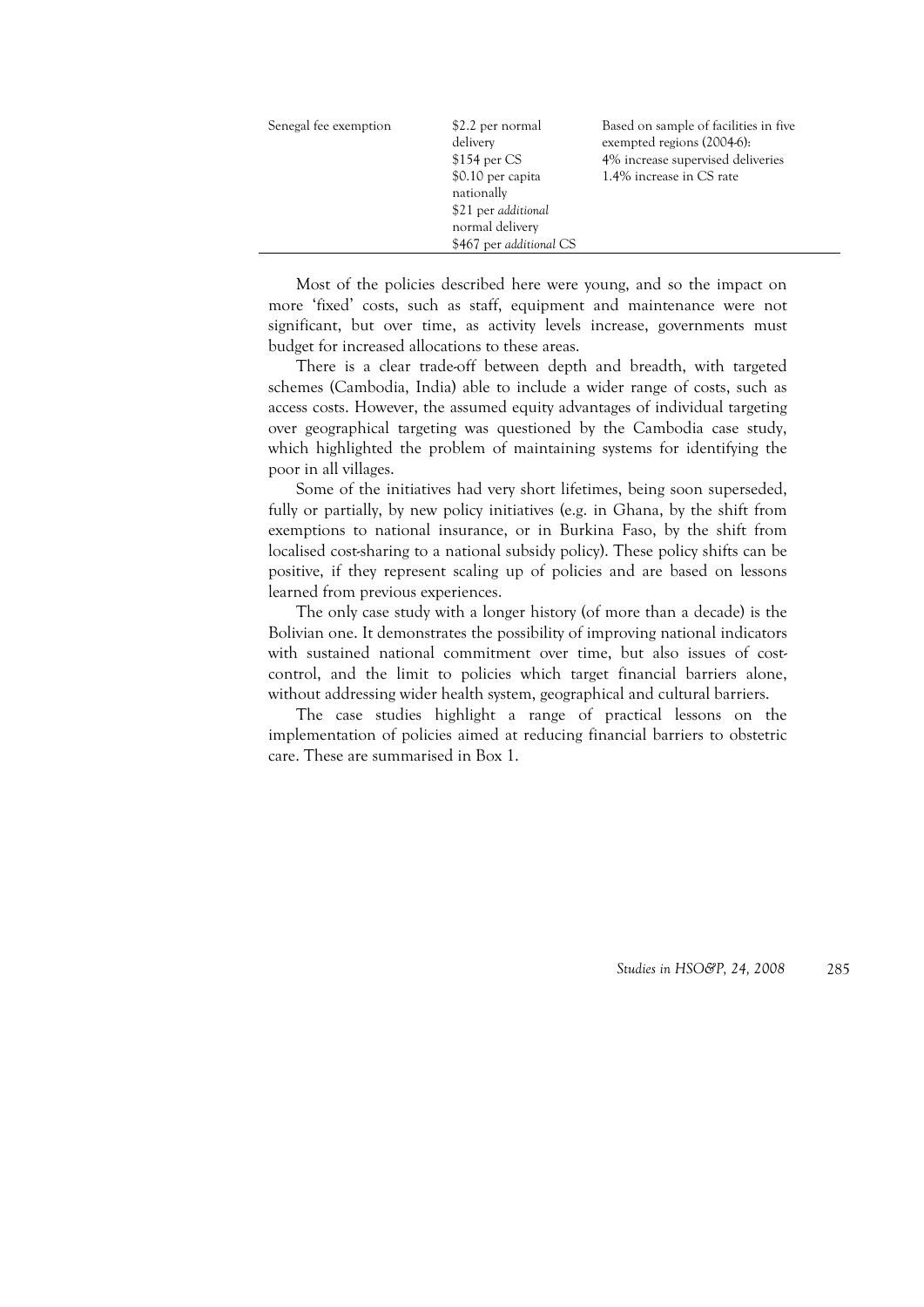#### **Box 1. Lessons on implementation of policies to reduce financial barriers to obstetric care**

| 1. Design of policy                                                             |                                                                                                   |  |  |  |
|---------------------------------------------------------------------------------|---------------------------------------------------------------------------------------------------|--|--|--|
|                                                                                 | The policy should be based on a thorough situation analysis of the main barriers                  |  |  |  |
| to raising skilled delivery (financial barriers may not be the most significant |                                                                                                   |  |  |  |
|                                                                                 | factor in some contexts). Policies directly addressing financial barriers are most                |  |  |  |
|                                                                                 | appropriate where there is:                                                                       |  |  |  |
| $\circ$                                                                         | High maternal mortality (and/or high inequalities in maternal                                     |  |  |  |
|                                                                                 | mortality rates by area or socio-economic group)                                                  |  |  |  |
| $\circ$                                                                         | Relatively low skilled attendance rate at delivery (and/or high                                   |  |  |  |
|                                                                                 | inequalities in skilled attendance at delivery rates by area or socio-                            |  |  |  |
|                                                                                 | economic group)                                                                                   |  |  |  |
| $\circ$                                                                         | Low caesarean rates (below 5% of all deliveries) and/or high                                      |  |  |  |
|                                                                                 | inequalities in CS rates by area or socio-economic group                                          |  |  |  |
| O                                                                               | Physical access by population to health care facilities                                           |  |  |  |
| $\circ$                                                                         | Staffing of health facilities with at least minimum norms of trained                              |  |  |  |
|                                                                                 | personnel                                                                                         |  |  |  |
| $\circ$                                                                         | Acceptable quality of care, with functioning equipment and adequate                               |  |  |  |
|                                                                                 | drug supply                                                                                       |  |  |  |
| $\circ$                                                                         | High out-of-pocket payments by households for delivery care, relative to                          |  |  |  |
|                                                                                 | household income                                                                                  |  |  |  |
| ٠                                                                               | The package of services to be covered should address the policy's objectives (e.g.                |  |  |  |
|                                                                                 | including the interventions which save lives and cause most economic hardship                     |  |  |  |
| to families)                                                                    |                                                                                                   |  |  |  |
| $\bullet$                                                                       | The policy should be consistent with the wider policy environment and thinking                    |  |  |  |
|                                                                                 | in government                                                                                     |  |  |  |
| $\bullet$                                                                       | The policy should extend to major service providers, whatever their sector of                     |  |  |  |
|                                                                                 | work, reflecting current utilisation patterns of services and subject to minimum                  |  |  |  |
|                                                                                 | quality standards                                                                                 |  |  |  |
|                                                                                 | Eligibility should reflect areas of greatest need but also a realistic assessment of<br>$\bullet$ |  |  |  |
|                                                                                 | available resources                                                                               |  |  |  |
|                                                                                 | Additional investments should be planned alongside the policy to address key                      |  |  |  |
|                                                                                 | supply-side constraints (such as staff shortages) and to cope with increased                      |  |  |  |
|                                                                                 | utilisation in the medium-term                                                                    |  |  |  |
|                                                                                 | The scope for additional demand-side investments, such as in transport funds,<br>$\bullet$        |  |  |  |
|                                                                                 | should be considered alongside supply-side approaches, in specific areas of need                  |  |  |  |
| $\bullet$                                                                       | The role of complementary players, such as TBAs, should be considered - can                       |  |  |  |
|                                                                                 | they be involved in the policy in a constructive way?                                             |  |  |  |
|                                                                                 | Policies should reinforce the referral process, so that uncomplicated deliveries                  |  |  |  |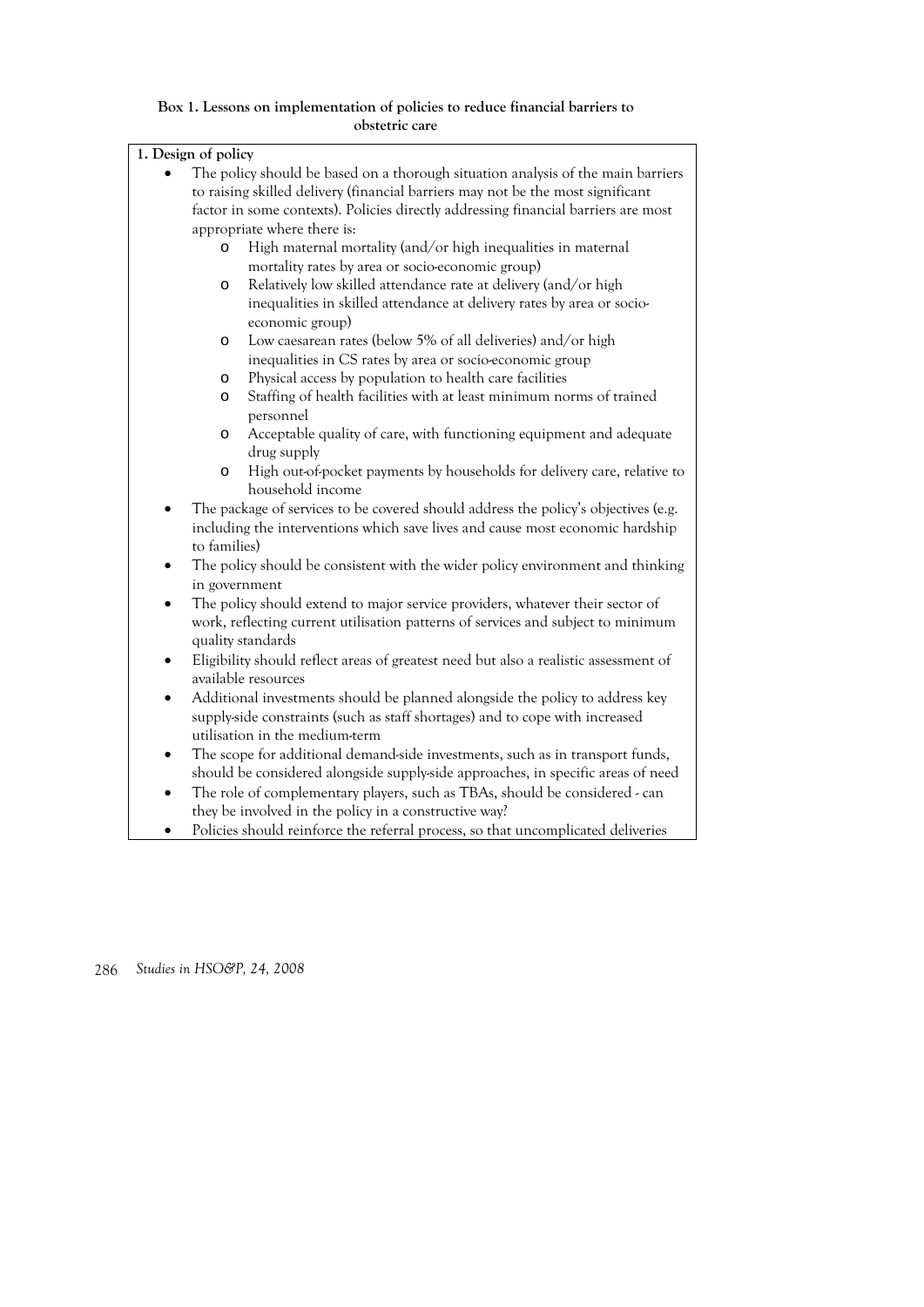- are handled at lower level facilities
- Conversely, the policy should support access to referral care for those with medical needs

#### **2. Policy development process**

- All key stakeholders should be consulted and involved in development of the policy. This process should engage with potential 'champions', who can sustain the policy momentum nationally and sell the policy politically
- The policy should be carefully and realistically costed (based on utilisation patterns, caseload, unit costs, and projected changes to these) and matched with likely funding sources (also projected to assess likely changes over the mediumterm)
- Policy guidelines should be clearly elaborated and communicated to all key stakeholders
- Policy should be subject to periodic review and revision with major stakeholders

#### **3. Policy dissemination**

- Core messages should be kept as simple as possible
- Strategy should be developed for active dissemination of policy to communities and health workers
- Statements of benefits package and eligibility criteria should be prominently displayed

#### **4. Resource allocation**

- Funds should be allocated by area according to a population-based formula, adjusted for service utilisation rates and case-mix
- Other public funding sources should be maintained so that the policy provides additional resources
- Funding should be regular and predictable

#### **5. Payment systems**

- The payment mechanism should ensure that average production costs (or the components that are not centrally funded or subsidised) are reimbursed (but not over-reimbursed) for each provider type
- Payments to facilities should *either* be made in advance, based on predicted caseload, and adjusted periodically, based on reports, *or* paid retrospectively but frequently, to avoid cash-flow problems
- If based on activities, there should be record-keeping which allows for independent verification of cases managed
- Indicators of cost escalation, including caesarean rates, should be monitored, and incentives adjusted to counter-act over-medicalisation
- The financial impact on health facilities should be monitored, with checks to ensure that costs are not being shifted onto other services, or into informal payments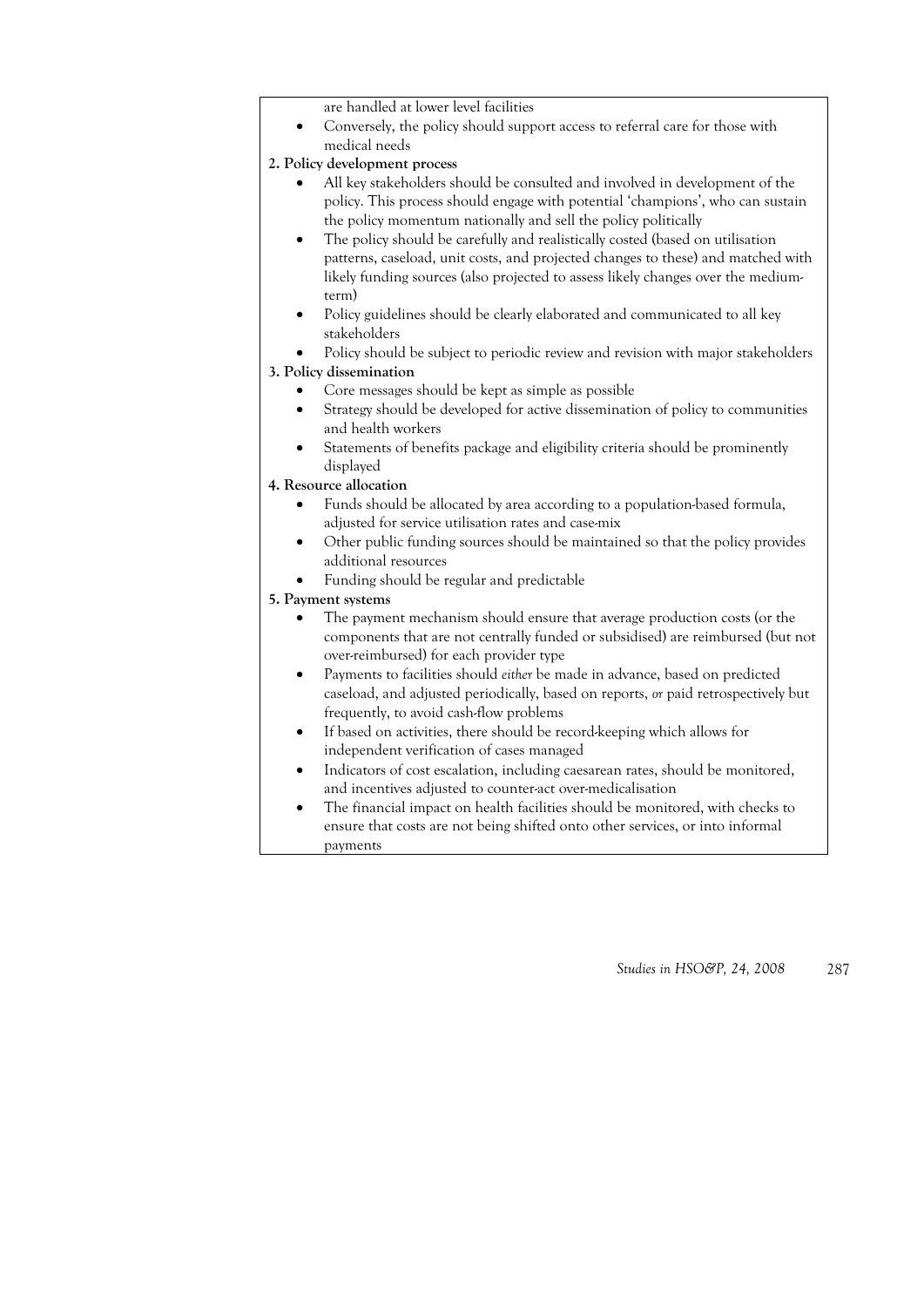• If health workers were dependent for part or whole of their income on user fees, then compensatory measures should be built into the policy

#### **6. Management, monitoring and evaluation**

- There should be clear lines of responsibility (both institutional and individual) for managing and monitoring the policy implementation process
- Timely monitoring should pick up and respond to problems, but also flag up successes to generate continued financial support
- Periodic community-based surveys should assess actual benefits to different socioeconomic and geographical groups
- Evaluations should be conducted periodically, using baseline indicators of utilisation, quality of care, health outcomes and household costs
- Country experiences should be documented and shared, focussing not only on costs and outcomes, but also on the processes which enabled policies to be sustained and to be effective, or conversely, which acted as barriers

# *Is there a best bet strategy for different contexts?*

There is increasing recognition of the importance of context and process, which will determine the dynamic responses of health systems to changes. A three-country study of health reforms and maternal health (Penn-Kekana *et al.* 2007) found large differences between de jure systems (as laid out in official documents) and de facto systems (in terms of actual care). Informal behaviours, structures and relationships mediated the official policies in unintended ways which sometimes worked against their purpose. This limits the transferability of lessons (positive and negative) from one context to another.

It is also widely recognised that there is no single successful way to 'target' the poor (Gwatkin *et al*. 2005), and that many different approaches are required to re-orient health systems towards greater equity. A recent report for WHO included wide-ranging recommendations covering political and legal frameworks, regulatory measures, health financing and management initiatives (Gilson *et al*. 2007). Others go even broader, and emphasise that equity should involve addressing the root causes of poverty and inequity, not just addressing the symptoms: ' "Pro-poor" interventions deployed around a deeply inequitable core structure are insufficient' (UN Millennium Project 2005). There is a growing view that health systems should not just seek to guarantee equitable access to interventions but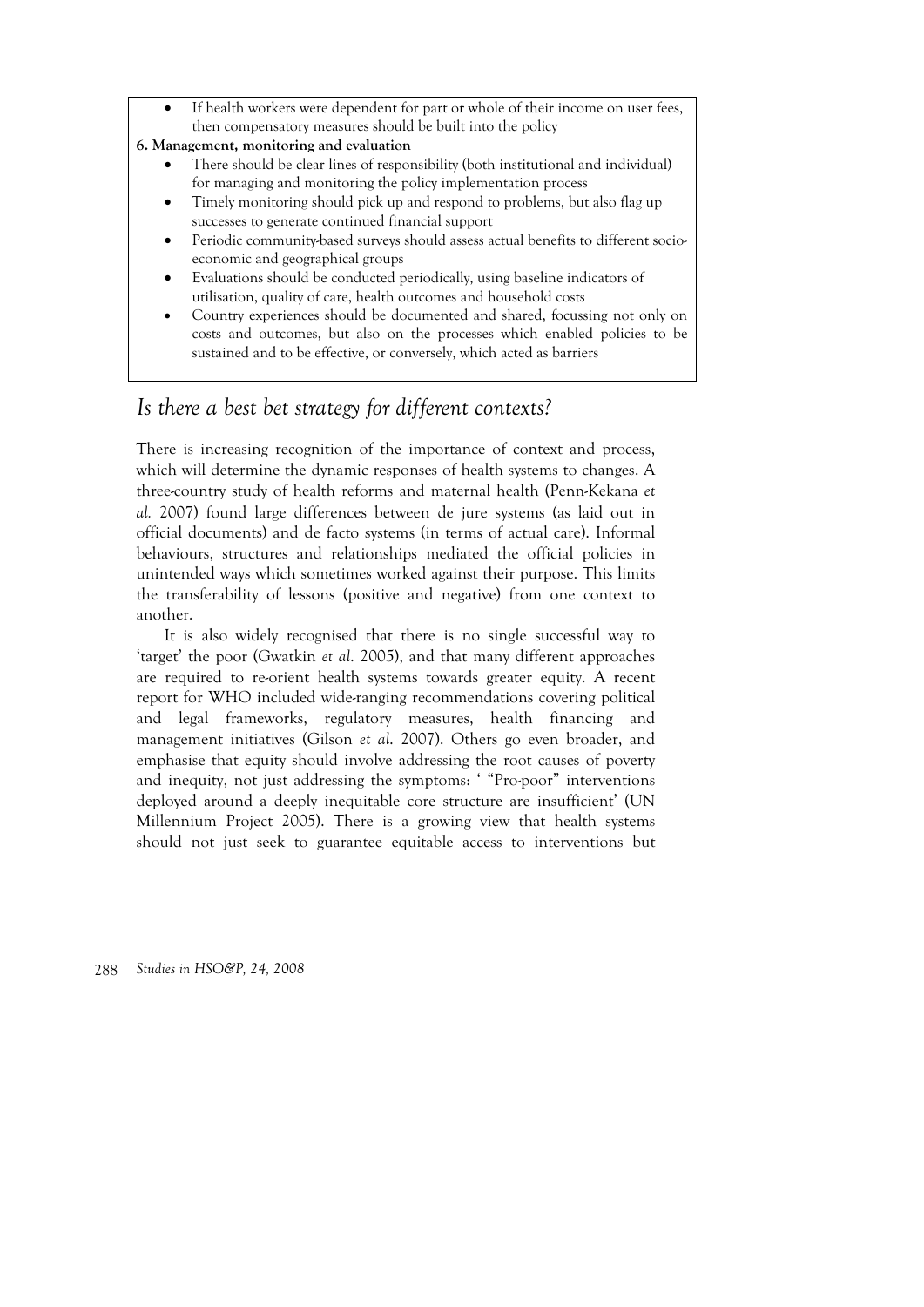should be seen as a core social institution which reinforces social solidarity and citizenship. Conversely, exclusion and marginalising treatment by the health system is increasingly recognised as forming a core part of the experience of being poor in low-income countries (UN Millennium Project 2005). The authors of this report argue for a paradigm shift away from the focus on competitive markets to deliver health care goods more efficiently to a human rights approach which recognises the role of the state in ensuring redistribution and social solidarity. This involves reinforcing the legitimacy of the state, strengthening collaborative relationships between public and private sectors, and giving the poor a stronger voice and power to assert claims.

## *Financing increased coverage*

The overall financial climate remains highly constrained in low-income countries. Many countries spend less than \$10 per capita per year on health care, which is well below the ballpark figure suggested by the Commission for Macroeconomics and Health (CMH) of \$35-40 to finance a basic package of health in developing countries (World Health Organization 2001). Some are pessimistic about the likelihood of reaching that figure in the period to 2015 (Pearson 2007). These projections suggest that health financing is likely to increase over the period to 2015, but will be lowest and starting from the lowest base in the poorest countries, and unlikely to reach CMH targets. Even if the Abuja targets for government allocations to health were met (15% of public expenditure allocated to health), there would continue to be significant shortfalls in funding, relative to the \$35 per capita target. Consequently, this report argues, the focus should be on improving the use of such additional resources as are realistically to be expected.

A recent modelling exercise of the additional resources required to reach the MDG goals for maternal and newborn health in 75 countries produced estimates of \$39 billion over the next ten years to achieve moderate scale up, and \$56 billion for a more rapid scale up (Johns *et al*. 2007). Mobilising these resources will be challenging, despite recent initiatives, such as the Global Business Plan for MDGs 4 and 5 and the International Health Partnership. Estimates of the cost of reaching MDG 5 in high-burden countries range from \$0.22 per head to \$1.40 (Gill *et al*. 2007). Based on 2004 levels, donor funding would have to increase 11-fold to achieve the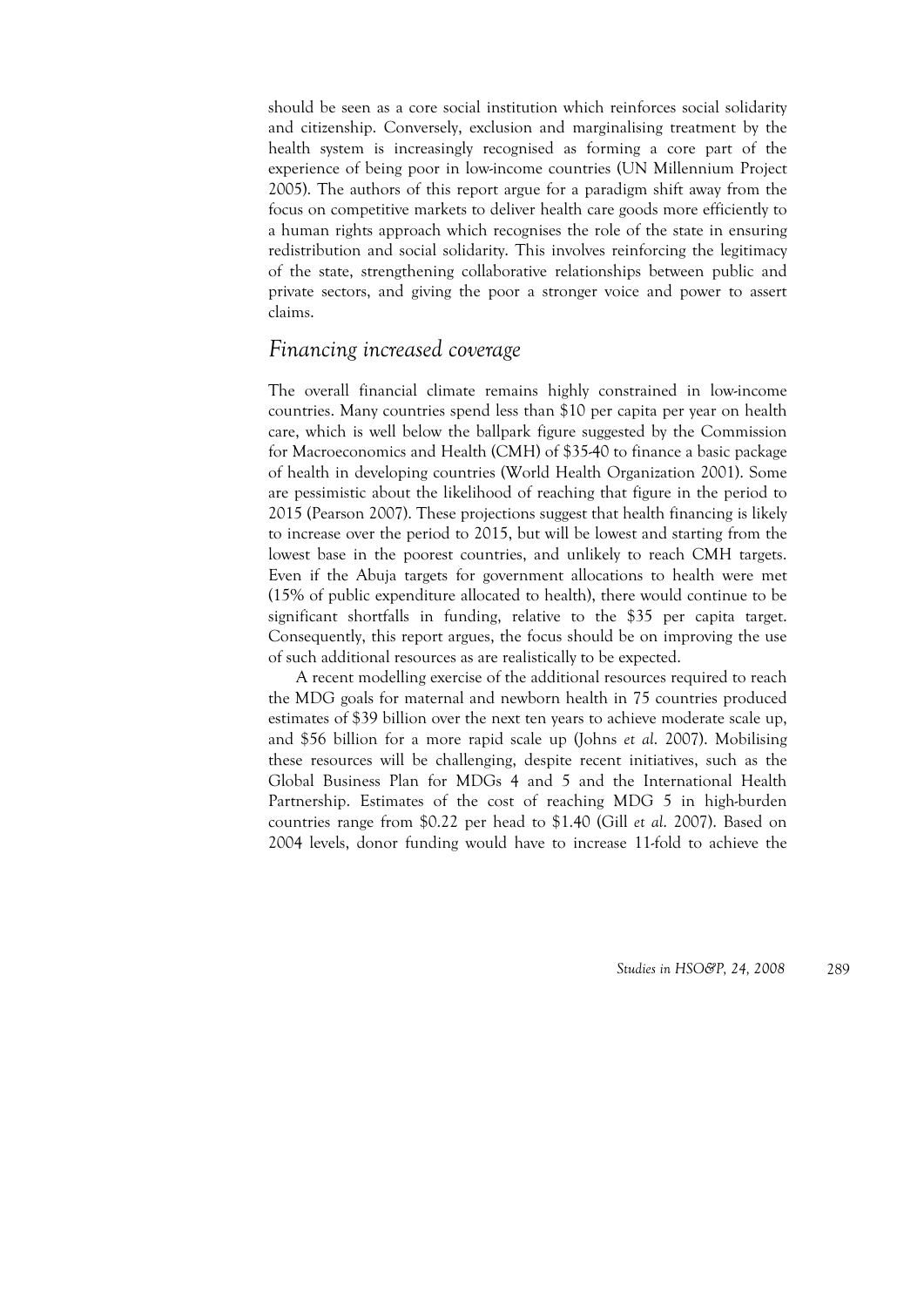investment which the WHO estimates is needed by 2015 (Borghi *et al*. 2006; Powell-Jackson *et al.* 2006). A recent review of donor funding found that funding for maternal and neonatal health had increased between 2003 and 2006 from \$7 per live birth to \$12 per live birth (Greco *et al*. 2008). However, the authors noted that funding has reduced in some high-burden countries and that resources were not well targeted to areas of highest maternal health need.

Maternal health is also in competition for resources with other health goals, and has traditionally attracted fewer resources than the more 'vertical' interventions, though this is something that the recent initiatives aim to address. The relatively modest cost of providing free mother and child care in countries like South Africa - 2.5% of the recurrent budget (Schneider & Gilson 1999) - suggest that resources for this strand could be found at the national level, if this was seen as a priority intervention by policy-makers. Recent initiatives, such as the Partnership for Maternal, Newborn and Child Health have attempted to act as advocates for MCH and to create harmonised messages - one of the weaknesses identified by some observers of the Safe Motherhood movement (AbouZahr 2001, Shiffman & Smith 2007).

International financial support is currently being pulled in two directions. One is towards strengthening health systems, with the recognition that high levels of funding tied to specific diseases can weaken the sector as a whole. For example, a recent report found that only about 20% of all health aid goes to support the government's overall programme (i.e. is given as general budget or sector support), while an estimated 50% of health aid is off budget (Foster 2005). On the other hand, there is a shift towards output-based aid, in which aid is dependent on specified targets being met (World Bank 2007). Depending on how, by whom and which targets are set, these approaches may or may not reinforce one another.

### *Conclusion*

There is renewed interest in closing the gap in skilled attendance and maternal health, between and within countries, and a variety of approaches have been tested in recent years in different contexts. In addition to policies which directly address the financial barriers for households, which are the focus of this volume, there is also a growing interest in complementary areas, such as getting the right incentives for health workers to increase coverage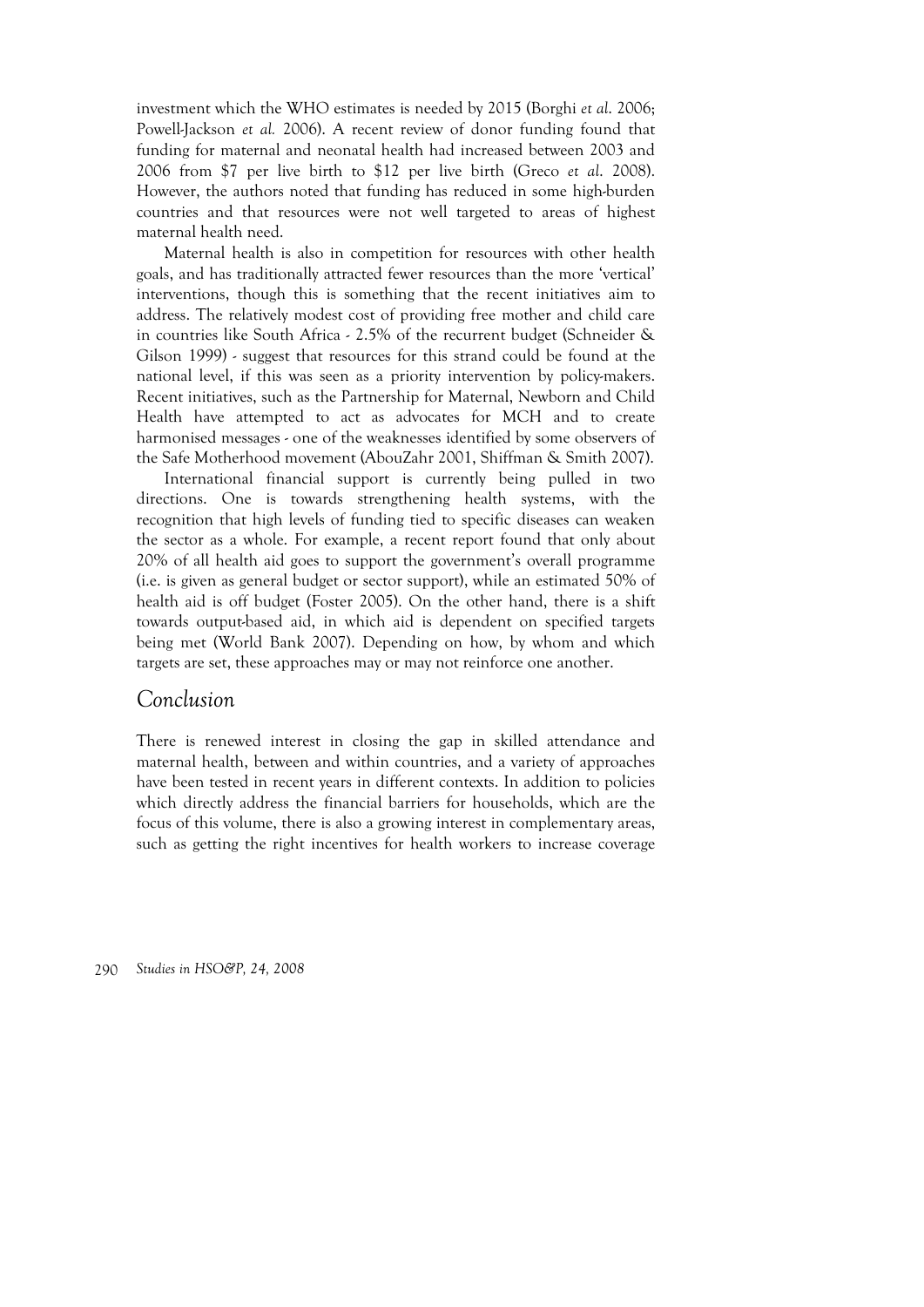and creating aid modalities which enable and reward higher performance by the health system as a whole. These approaches can all contribute, if designed in an integrated way, to meeting the MDG goals.

Adopting the right package for a given context is not a mechanistic matter. The balance of supply- and demand-side constraints will vary, and the design of an appropriate policy has to take into account resource availability, cultural expectations of roles and responsibilities, as well as the way in which the health service is financed and organised.

There are no single 'best bet' strategies for all contexts, but there are established pathways to success, derived from country experiences. The key ingredients are local commitment, perseverance over time, a holistic approach which addresses demand- and supply-side barriers, and maintaining a focus on universal coverage as the ultimate, if not immediate, goal.

### *References*

AbouZahr C (2001) Cautious champions: International agency efforts to get safe motherhood onto the agenda. *Studies in Health Services Organisation and Policy* **17**, 387-414.

Borghi J, Ensor T, Somanathan A, Lissner C & Mills A (2006) Mobilising financial resources for maternal health. *Lancet* **368**(9545), 1457-65.

Borghi J, Storeng K & Filippi V (2008). Overview of the costs of obstetric care and the economic and social consequences for households. S*tudies in Health Services Organisation & Policy* **24**, 23-46.

Devadasan N, Eliasa MA, Johna D, Grahacharya S & Ralte L (2008) A conditional cash assistance programme for promoting institutional deliveries among the poor in India: process evaluation results. *Studies in Health Services Organisation & Policy* **24**, 257-74.

Foster M (2005) Fiscal space and sustainability: towards a solution for the health sector Paper presented at the World Bank/WHO conference "Third High-Level Forum on the Health MDGs", Paris, November 14-15.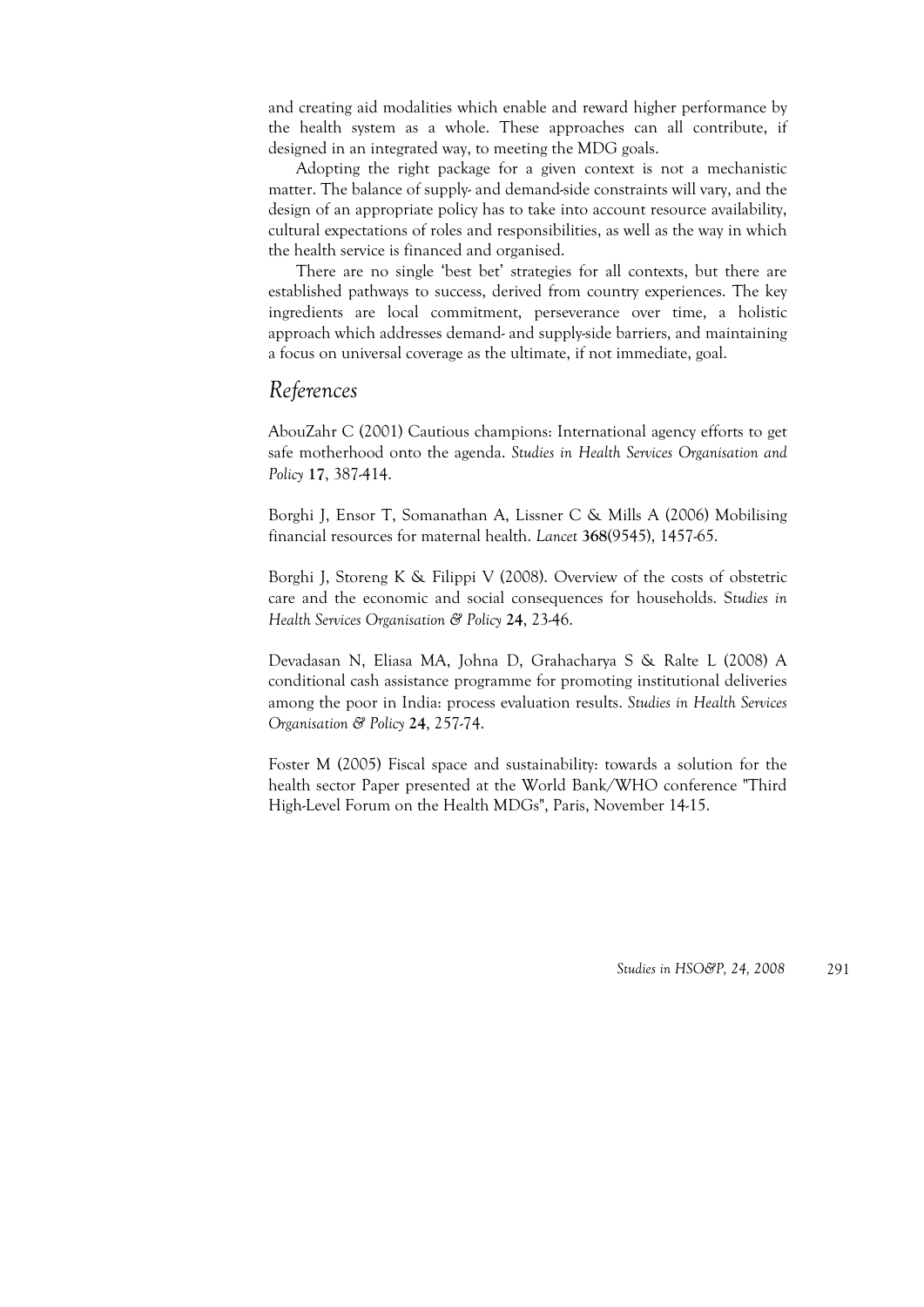Gill K, Pande R & Malhotra A (2007) Women deliver for development. *Lancet* **370**, 1347-57.

Gilson L, Doherty J, Loewenson R & Francis V (2007) Challenging inequity through health systems. WHO Commission on the Social Determinants of Health, Geneva, Final report, Knowledge Network on Health Systems.

Greco G, Powell-Jackson T, Borghi J & Mills A (2008) Countdown to 2015: assessment of donor assistance to maternal, newborn, and child health between 2003 and 2006. *Lancet* **371**, 1268-75.

Gwatkin D, Wagstaff A & Yazbeck A (2005) Reaching the poor with health, nutrition and population services: what works, what doesn't and why, World Bank, Washington, D.C.

Johns B, Sigurbjornsdottir K, Fofana P, Zupan J, Mathaid M & Edejer T (2007) Estimated global resources needed to attain universal coverage of maternal and newborn health services. *Bulletin of the World Health Organization* **85**, 256-63.

Ndiaye P, Kaba S, Kourouma M, Barry AN, Barry A & Criel B (2008) MURIGA in Guinea: an experience of community health insurance focused on obstetric risks. *Studies in Health Services Organisation & Policy* **24**, 117-48.

Ouédraogo C, Richard F, Compaoré J, Wissocq C, Pobel D, Ouattara F, Gruénais ME & De Brouwere V (2008) Cost-sharing scheme for emergency obstetric care in Secteur 30 health district, Ouagadougou, Burkina Faso. *Studies in Health Services Organisation & Policy* **24**, 49-82.

Partnership for Maternal, Neonatal and Child Health (2007) The Global Business Plan for MDGs 4&5. WHO, PMNCH, http://www.who.int/ pmnch/activities/globalbusinessplan/en/index.html (accessed 17/10/2008).

Pearson M (2007) Funding flows for health: what might the future hold?, HLPS, London.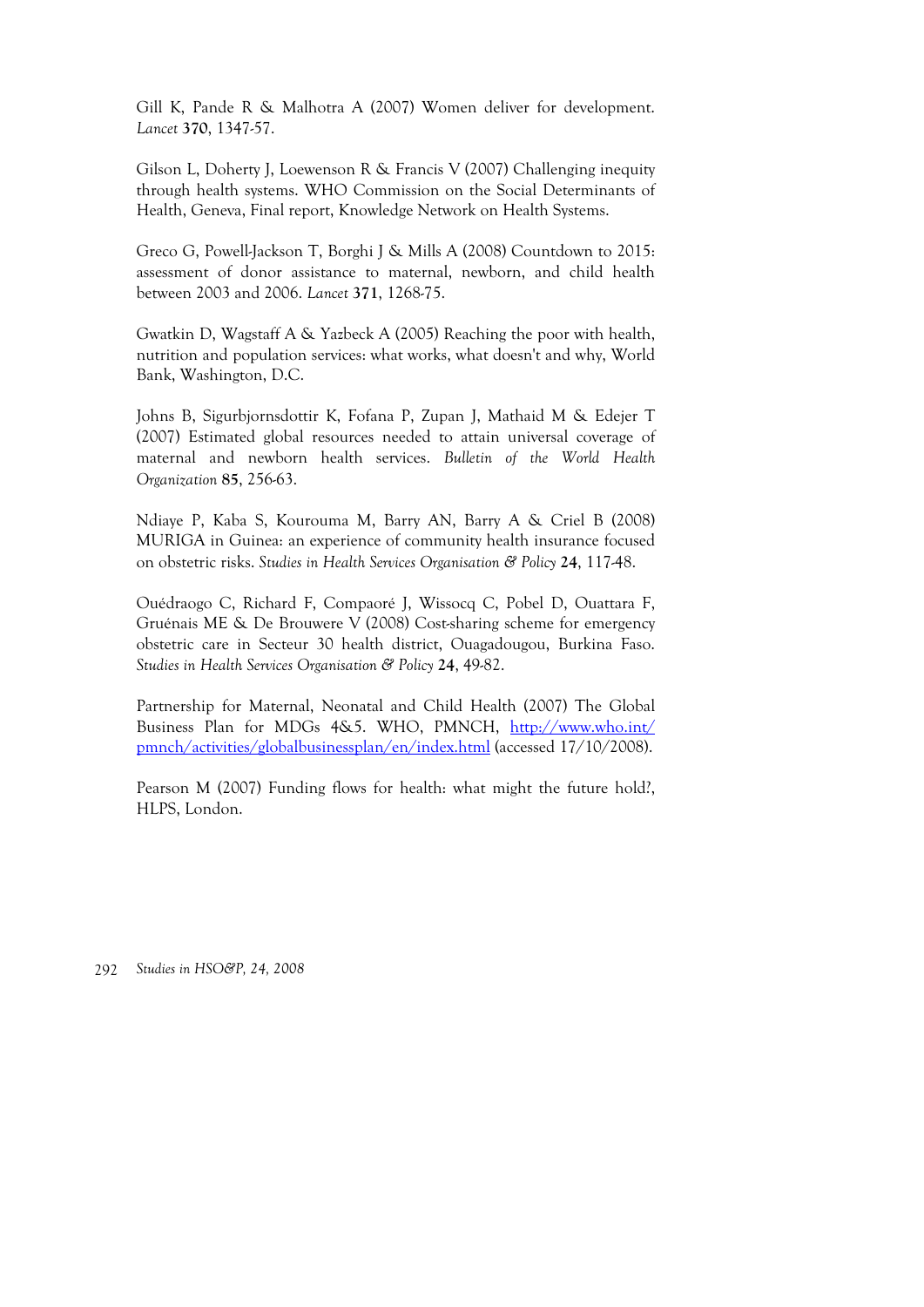Penn-Kekana L, McPake B & Parkhurst J (2007) Improving maternal health: getting what works to happen. *Reproductive Health Matters* **15**, 28-37.

Pooley B, Ramirez M & de Hilari C (2008) Bolivia's Health Reform: a response to improve access to obstetric care. *Studies in Health Services Organisation & Policy* **24**, 199-222.

Por I, Horeman D, Narin S & Van Damme W (2008) Improving access to safe delivery for poor pregnant women: a case study of vouchers plus health equity funds in three health districts in Cambodia. S*tudies in Health Services Organisation & Policy* **24**, 225-55.

Powell-Jackson T, Borghi J, Mueller D, Patouillard E & Mills A.(2006) Countdown to 2015: tracking donor assistance to maternal, newborn and child health. *Lancet* **368**, 1077-87.

Powell-Jackson T, Tiwari S, Neupane B, Morrison J & Costello A (2007) Evaluation of the maternity incentive scheme: report of the process evaluation, SSMP Nepal, Kathmandu.

Renaudin P, Abdelkader MO, Abdelaziz SMO, Mujtaba MO, Saleck MO, Vangeenderhuysen C & Prual A (2008) Risk sharing as solution for providing access to emergency obstetric care: experience with obstetric risk insurance in Mauritania. *Studies in Health Services Organisation & Policy* **24**, 85- 114.

Schneider H & Gilson L (1999) The impact of free maternal health care in South Africa: In Safe motherhood initiatives: critical issues (ed. M Berer & T Ravindran), Blackwell Science, Oxford pp. 93-101.

Shiffman J & Smith S (2007) Generation of political priority for global health initiatives: a framework and case study of maternal mortality. *Lancet*, **370**, 1370-79.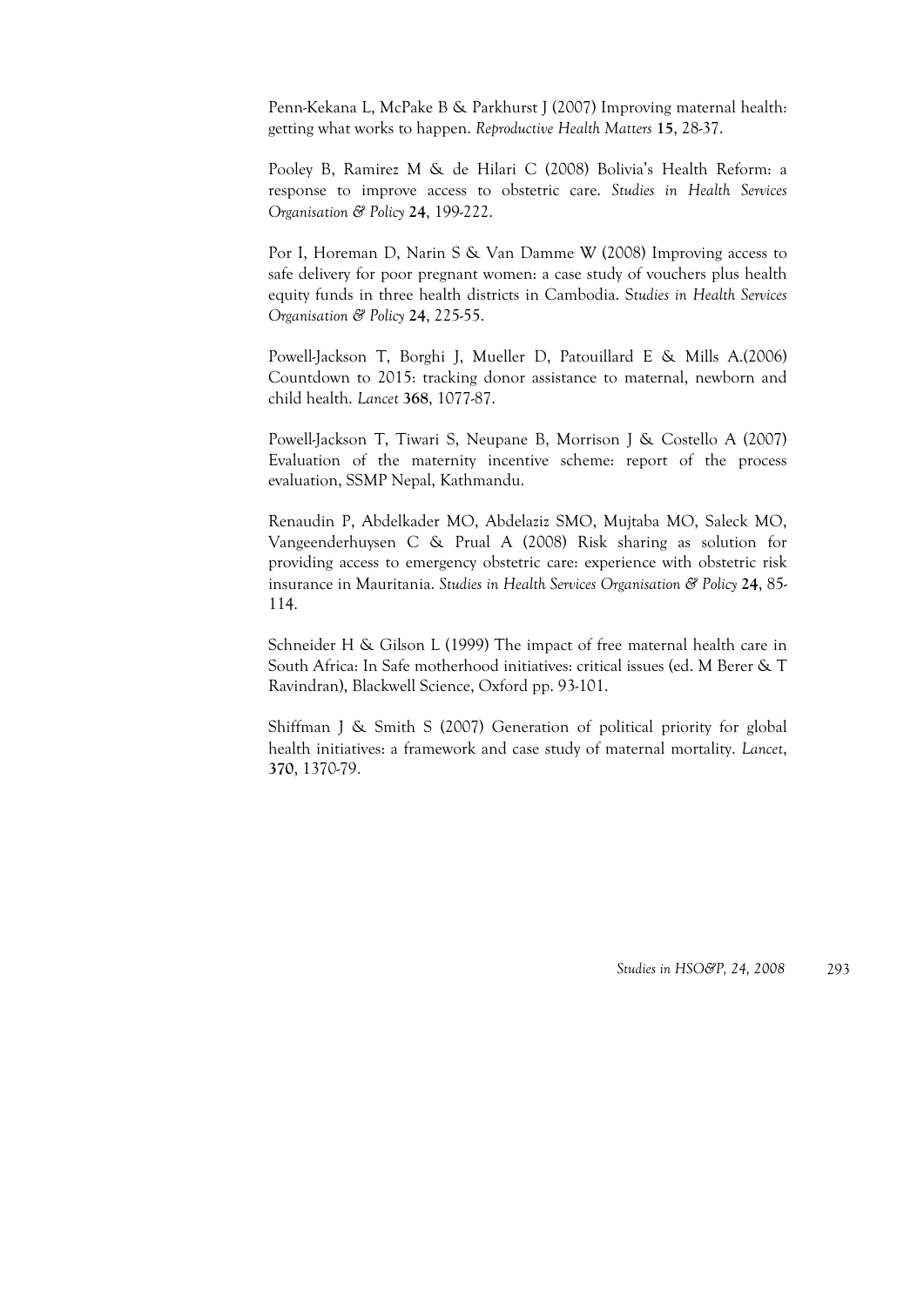Storeng K, Baggaley R, Ganaba R, Ouattara F, Akoum M & Filippi V (2007) Paying the price: The cost and consequences of emergency obstetric care in Burkina Faso. *Social Science & Medicine* **66**(3), 545-57.

Soors W, Waelkens MP & Criel B (2008) Community health insurance in sub-Saharan Africa: Opportunities for improving access to emergency obstetric care? *Studies in Health Services Organisation & Policy* **24**, 149-64.

UN Millennium Project (2005) Who's got the power? Transforming health systems for women and children, Task Force on Child Health and Maternal Health, UNDP, New-York.

Witter S (2008a) Evidence from Immpact evaluations: demand-side barriers to maternal care - too far, too costly, too unfamiliar, Presentation at Woodrow Wilson Centre, Washington, D.C.

Witter S (2008b) Experiences of policies to reduce financial barriers: In Reaching MDG5, reaching the poor: evidence from Immpact (ed. W. Graham), Immpact, Aberdeen.

Witter S, Armar-Klemesu M & Dieng T (2008c). National fee exemption schemes for deliveries: comparing the recent experiences of Ghana and Senegal. *Studies in Health Services Organisation and Policy* **24**, 167-98.

World Bank (2007) Healthy development: the World Bank strategy for HNP results, World Bank, Washington, D.C.

World Health Organization (2001) Macroeconomics and Health: Investing in health for economic development; report of the Commission for Macro-Economics and Health, WHO, Geneva.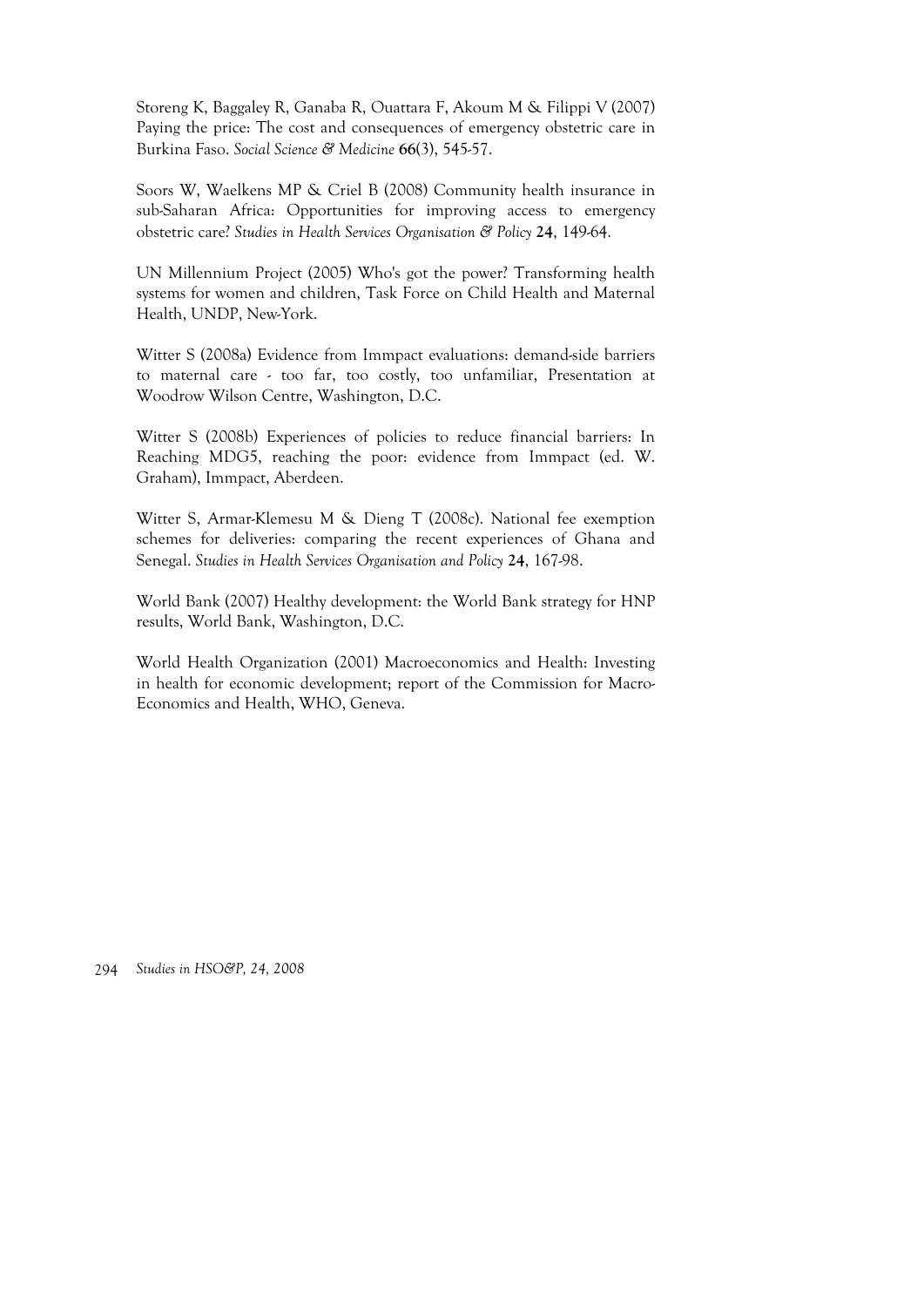| Appendix 1. Summary of case studies |  |  |  |  |  |
|-------------------------------------|--|--|--|--|--|
|-------------------------------------|--|--|--|--|--|

|                          | Ghana delivery fee exemption policy             | Senegal free delivery and caesarean policy            |
|--------------------------|-------------------------------------------------|-------------------------------------------------------|
| Design features          |                                                 |                                                       |
| Date and                 | End 2003 introduced for four poor               | 2005 introduced for five poorer regions; extended     |
| geographic               | regions; end 2004 scaled up to whole            | in 2006 to all regional hospitals (except Dakar)      |
| extent of                | country                                         |                                                       |
| implementati             |                                                 |                                                       |
| on                       |                                                 |                                                       |
| Beneficiaries            | All women who deliver in health                 | All women who have caesareans; all normal             |
|                          | facilities                                      | deliveries in health centres and health posts         |
| What services            | All normal deliveries; all assisted             | Normal deliveries and caesareans (now extending       |
| are covered              | deliveries (including CS); all                  | to other complicated deliveries). All direct facility |
| by the                   | complications arising from deliveries.          | costs for the mother are meant to be covered          |
| scheme?                  | All direct facility costs for the mother        | (consultation, tests, drugs, supplies etc.).          |
|                          | are meant to be covered                         |                                                       |
|                          |                                                 |                                                       |
|                          | (consultation, tests, drugs, supplies<br>etc.). |                                                       |
| Which                    | Public, mission and private providers           | Public only                                           |
| providers are            | are eligible                                    |                                                       |
| eligible to              |                                                 |                                                       |
|                          |                                                 |                                                       |
| participate?<br>Funding  | Funded by government, with inputs               | Funded by government                                  |
| arrangements             | from HIPC funds                                 |                                                       |
| Management               | Funds transferred to districts, based           | Coordinating committee at national level.             |
| of the                   | on population numbers. Funds                    | Operates through regions and districts, working       |
| scheme                   | managed by District Assemblies and              | with national and regional medical stores for         |
|                          | District Health team.                           | provision of kits.                                    |
|                          |                                                 |                                                       |
| System for               | Facilities present monthly reports on           | Funds transferred at start of year, based on          |
| paying                   | exemptions provided. Reimbursed                 | estimated case-load, to regional hospitals; lower     |
| providers                | according to agreed tariffs (according          | facilities receive kits for CS or normal deliveries   |
|                          | to acts and provider type)                      |                                                       |
| Assessment of impact     | Estimated 12% increase in deliveries            |                                                       |
| Impact on<br>utilisation |                                                 | Data from selected facilities visited by researchers  |
|                          | in Central Region (over 18 months of            | showed small but significant increases in facility    |
|                          | implementation) and 5% in Volta (6              | deliveries (4%) and CS (1.4%) in year after           |
|                          | months of implementation). Main                 | introduction. Control data lacking but some           |
|                          | increase in health centres. Main                | national data for non-intervention regions            |
|                          | attendance: by midwives.                        | supports claim that increase in five regions may be   |
|                          |                                                 | linked to intervention.                               |
| Impact on                | Quality unchanged by scheme (poor               | Small but non-significant reduction in fresh          |
| quality of               | before and after)                               | stillbirths. Qualitative results suggest quality      |
| care                     |                                                 | unchanged - neither deteriorated nor guaranteed       |
|                          |                                                 | by exemptions policy.                                 |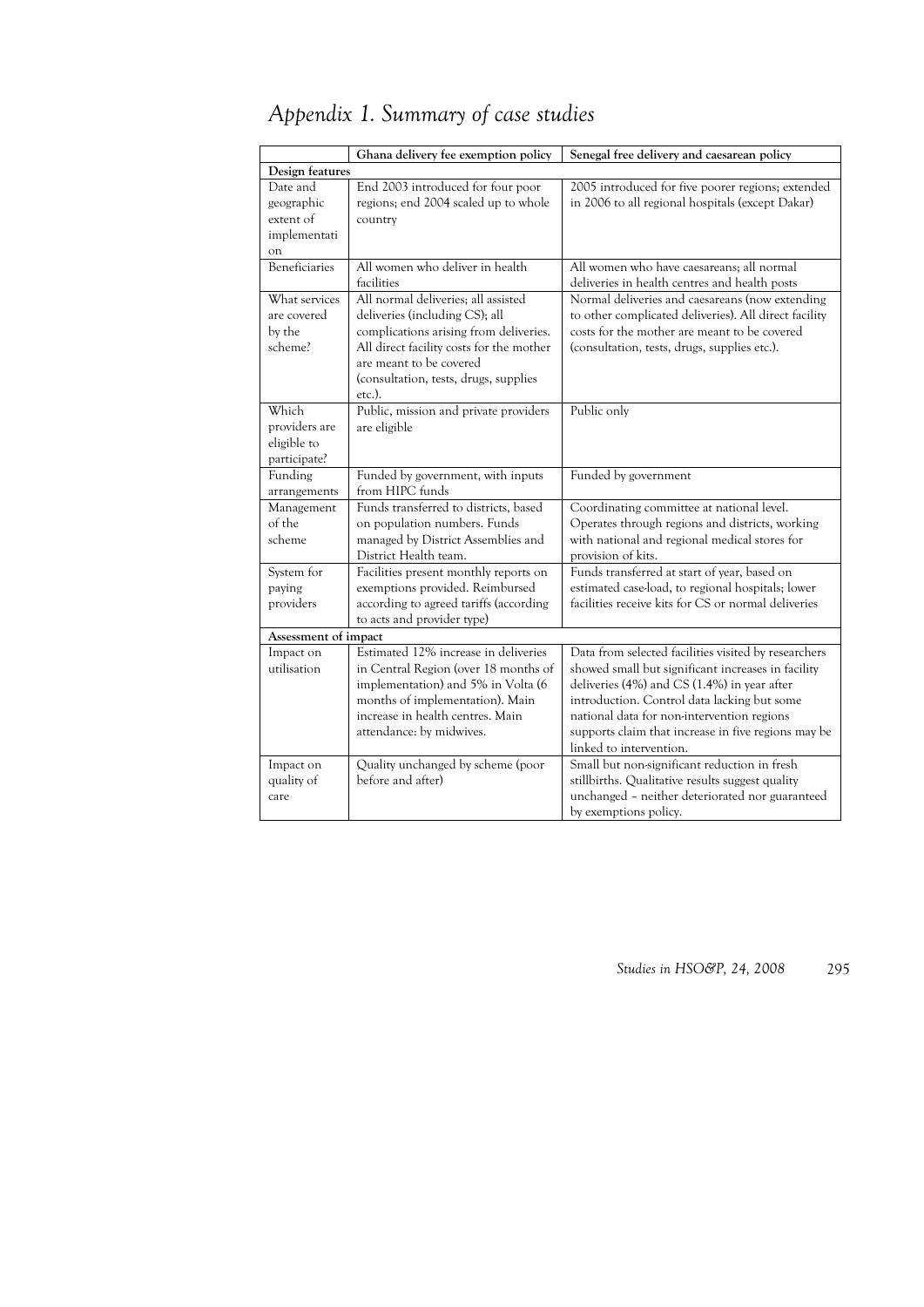| Impact on<br>household<br>costs/expend<br>itures<br>Impact on | Significant fall for fees for CS (28%<br>decrease) and facility deliveries<br>(26%); also non-significant fall for<br>TBA/home deliveries (14%). Out of<br>pocket payments remain significant<br>however (continued non-fee and fee<br>expenses)                                             | Qualitative evidence that households continuing<br>to pay for many delivery costs at facilities,<br>especially drugs not included in kits. Reduction in<br>costs unlikely to be sufficient to convert non-<br>users, except for CS, where reductions probably<br>more significant (though regional variations).<br>Other complications not included in policy.<br>Not established, though mortality and morbidity should be reduced through increased |
|---------------------------------------------------------------|----------------------------------------------------------------------------------------------------------------------------------------------------------------------------------------------------------------------------------------------------------------------------------------------|-------------------------------------------------------------------------------------------------------------------------------------------------------------------------------------------------------------------------------------------------------------------------------------------------------------------------------------------------------------------------------------------------------------------------------------------------------|
| health<br>outcomes                                            | facility deliveries and quicker access to emergency care                                                                                                                                                                                                                                     |                                                                                                                                                                                                                                                                                                                                                                                                                                                       |
| Impact on<br>facilities                                       | Initially positive - increased income<br>and ability to purchase supplies - but<br>later debts as scheme under-funded                                                                                                                                                                        | Value of transfers to regional hospitals far<br>exceeded cost of services. Lower level facilities lost<br>out though, due to kits not covering labour and<br>other costs. Also shortages of kits and irregular<br>supply. Some have recouped through increases in<br>other prices or continued charging for deliveries.                                                                                                                               |
| Impact on<br>health<br>workers                                | No direct impact on health worker<br>income, though workloads increase.<br>Few incentives related to scheme.<br>Health worker income going up<br>independently at time of<br>implementation.                                                                                                 | Policy threatens income of community staff at<br>district and sub-district facilities (previously paid<br>from delivery user fees). However, no evidence of<br>cuts to staff - rather facilities now support in<br>other ways. Increase in workload. Most deliveries<br>conducted by 'matrones' (community staff with 3-<br>6 months' training).                                                                                                      |
| Scheme's<br>performance<br>in terms of<br>equity              | Decrease in inequalities of utilisation<br>by quintiles under policy in Volta<br>(unchanged in Central). Fall in<br>catastrophic payments and household<br>pushed into poverty. Proportionate<br>reduction in out-of-pocket greatest for<br>top quintile (22%), compared to<br>bottom (13%). | Geographic inequity in distribution of funds and<br>kits (poorly correlated with expected deliveries by<br>region or district). Qualitative evidence that<br>remote communities not able to access<br>exemptions as too far from facilities. Main<br>beneficiaries probably poor in urban/peri-urban<br>areas. Poorest probably unaffected as limited<br>waivers (e.g. free drugs) existed before.                                                    |
| Adequacy<br>and<br>sustainability<br>of funding               | Scheme funded almost adequate for<br>first phase with four regions, but<br>under-funded by 62% when<br>expanded nationally. Lack of<br>commitment. Poor monitoring and<br>evaluation. Exemptions to be<br>subsumed within new National<br>Health Insurance Scheme                            | Initial budget adequate but hampered by poor<br>planning of policy implementation (e.g. transfers<br>to lower facilities) and poor communication. Lack<br>of consensus on policy approach undermined<br>sustainability.                                                                                                                                                                                                                               |
| Cost/cost-<br>effectiveness<br>of the<br>scheme               | \$3 million total expenditure 2005.<br>Average \$22 per delivery. \$0.16 per<br>capita. \$62 per additional delivery (all<br>types)                                                                                                                                                          | \$300,000 spent on policy in 2005 for five regions<br>(0.5% of total national health expenditure for<br>year). \$0.10 per capita. \$2.2 average per normal<br>delivery. \$154 average per CS. \$21 per additional<br>normal delivery. \$467 per additional CS.                                                                                                                                                                                        |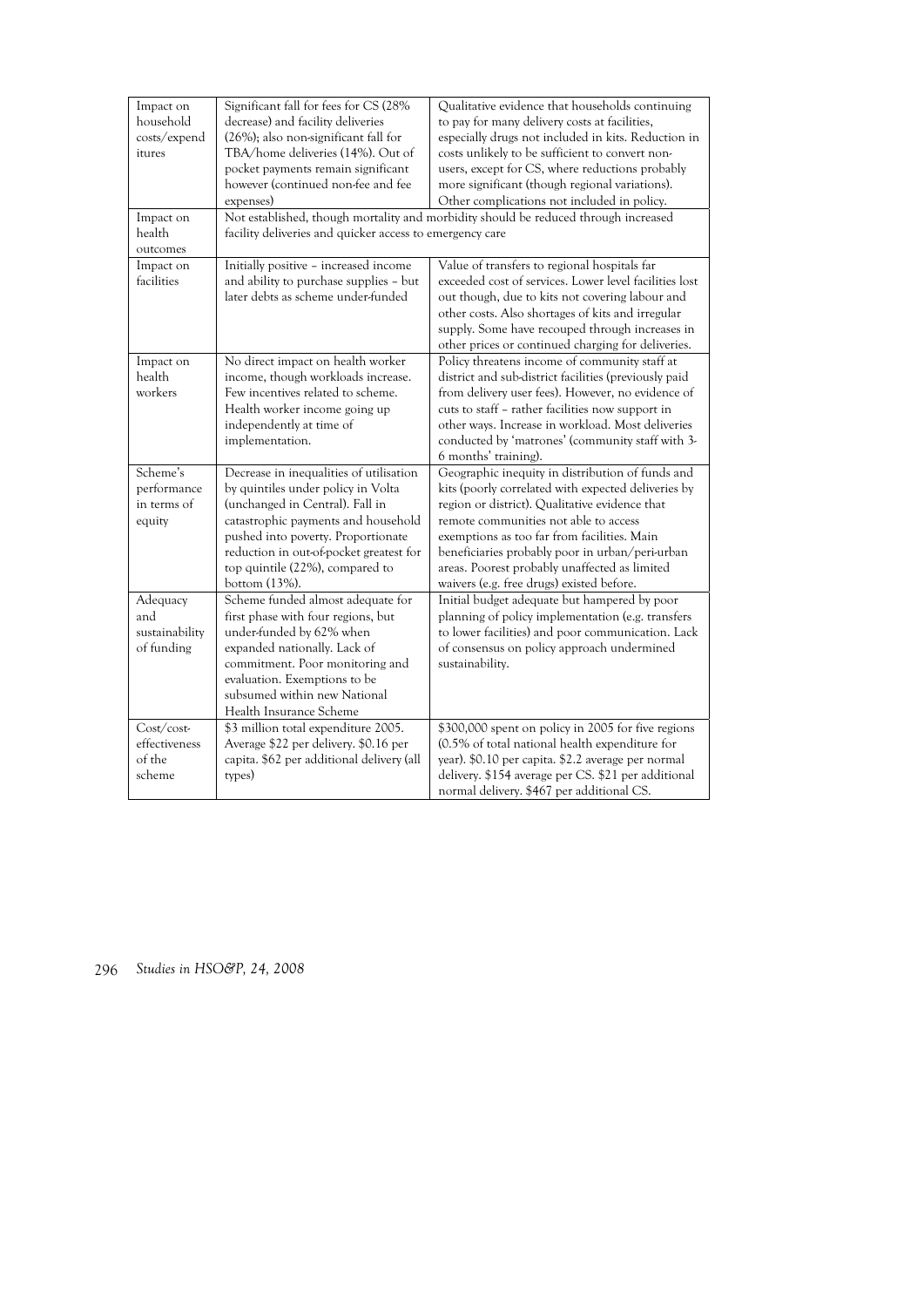| Improving access to safe delivery, Kampong Cham, Cambodia |                                                                                                                                                                                                                                                                            |                                                                                                                                                                            |  |
|-----------------------------------------------------------|----------------------------------------------------------------------------------------------------------------------------------------------------------------------------------------------------------------------------------------------------------------------------|----------------------------------------------------------------------------------------------------------------------------------------------------------------------------|--|
|                                                           | Vouchers                                                                                                                                                                                                                                                                   | Health Equity Funds (HEF)                                                                                                                                                  |  |
| Design features                                           |                                                                                                                                                                                                                                                                            |                                                                                                                                                                            |  |
| Date and<br>geographic<br>extent of<br>implementati<br>on | The first scheme started in February<br>2007 in one health district (Kampong<br>Cham) and extended to two other<br>health districts (Prey Chhor,<br>Chamkar Leu) in mid-2007                                                                                               | Progressively started in late 2005 in 3 district<br>hospitals and one provincial hospital                                                                                  |  |
| Beneficiaries                                             | Poor pregnant women in the coverage<br>area                                                                                                                                                                                                                                | All poor patients admitted in the four<br>government hospitals, including voucher<br>recipients                                                                            |  |
| What<br>services are<br>covered by<br>the scheme?         | User fees for delivery, 3 ANC visits<br>and one postnatal care visit in<br>contracted health centres;<br>transportation cost between home<br>and health centre to get the above<br>services; cost for referral to hospital in<br>case of complication                      | Depending on eligibility level, total or part<br>of the following benefit: hospital user fees,<br>transportation cost, food allowance and<br>funeral cost in case of death |  |
| Which<br>providers are<br>eligible to<br>participate?     | 30 government health centres in the 3<br>districts selected based on having: full<br>Minimum Package of Activities, at<br>least one skilled midwife, record of<br>good performance in delivery and<br><b>ANC</b>                                                           | 4 contracted government hospitals                                                                                                                                          |  |
| Funding<br>arrange-<br>ments                              | government and Belgian government                                                                                                                                                                                                                                          | Voucher and HEF schemes are funded by a bilateral project between Cambodian                                                                                                |  |
| Management<br>of the<br>scheme                            | 2 NGOs as both Voucher Management Agencies (VMA) and HEF operators                                                                                                                                                                                                         |                                                                                                                                                                            |  |
| System for<br>paying<br>providers                         | tariffs of user fees                                                                                                                                                                                                                                                       | Case-based payment: by the end of each month the health centres and hospitals get<br>their services paid according to the number of vouchers and HEF cases and agreed      |  |
| Assessment of impact                                      |                                                                                                                                                                                                                                                                            |                                                                                                                                                                            |  |
| Impact on<br>utilisation                                  | Deliveries in contracted health<br>centres increased considerably;<br>voucher supported 21.5% of the total<br>health centre deliveries.<br>However, more than one half of<br>voucher recipients did not use their<br>vouchers for delivery at contracted<br>health centres | Deliveries in contracted hospitals increased<br>considerably; HEF supported 57.5% of the<br>total hospital deliveries, including voucher<br>recipients                     |  |
| Impact on<br>quality of<br>care                           | Not established, though it was reported to be improved                                                                                                                                                                                                                     |                                                                                                                                                                            |  |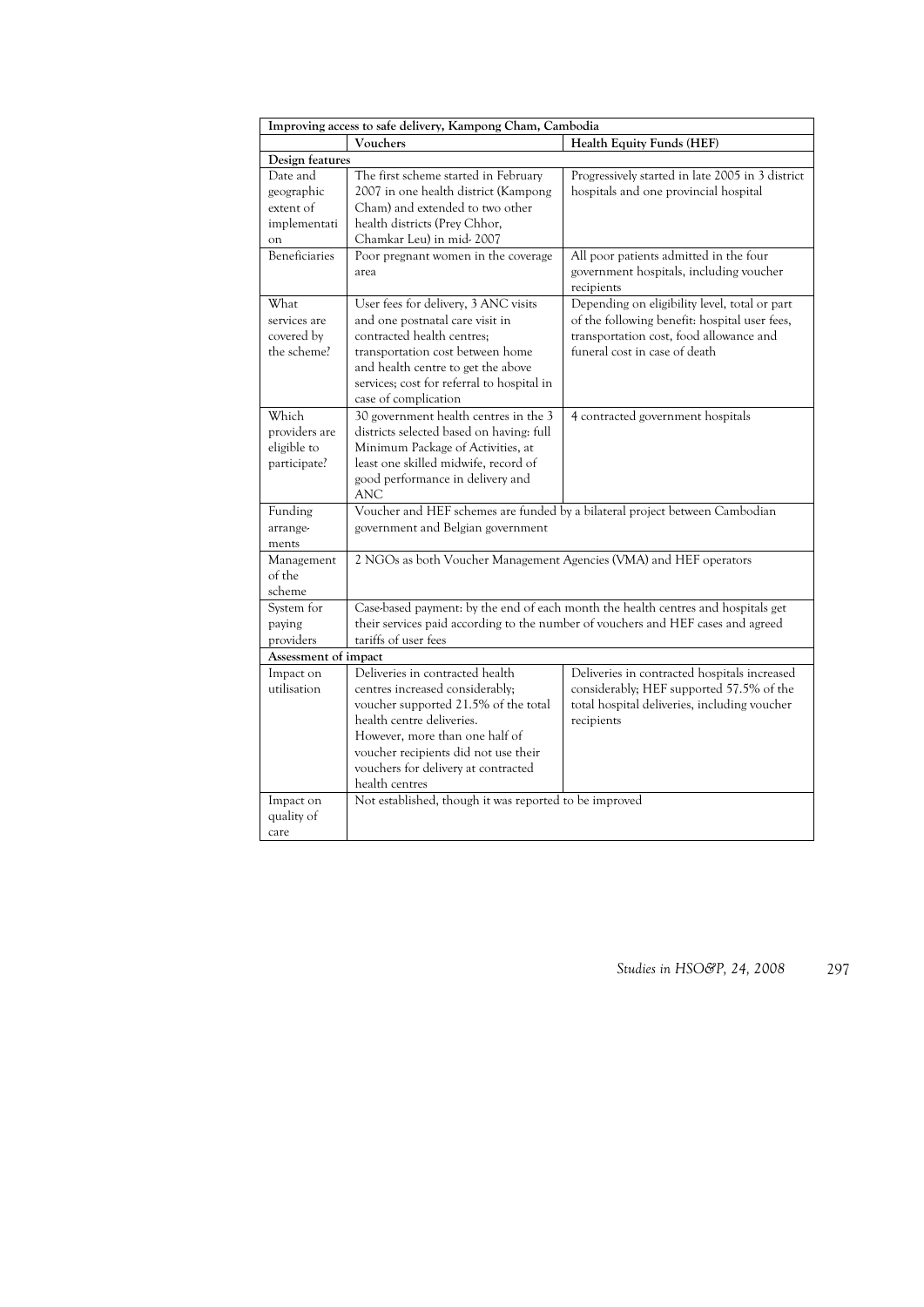| Impact on                                        | Not established, though household costs/expenditures should be reduced as they                                                                               |                 |  |
|--------------------------------------------------|--------------------------------------------------------------------------------------------------------------------------------------------------------------|-----------------|--|
| household                                        | could get the services for free                                                                                                                              |                 |  |
| costs/<br>expenditures                           |                                                                                                                                                              |                 |  |
| Impact on                                        | Not established, though maternal and child mortality and morbidity should be                                                                                 |                 |  |
| health                                           | reduced through increased access to safe delivery: skilled birth attendance at public                                                                        |                 |  |
| outcomes                                         | health facilities with quicker access to emergency care                                                                                                      |                 |  |
| Impact on<br>facilities                          | Not established, though in general positive: increased income and better management                                                                          |                 |  |
| Impact on                                        | Not established, though it was reported that health workers were more regularly                                                                              |                 |  |
| health                                           | present at work thanks to increased income and better regulations through contracts                                                                          |                 |  |
| workers                                          | and monitoring and supervision                                                                                                                               |                 |  |
| Scheme's<br>performance<br>in terms of<br>equity | Not established, though equity should be promoted through targeting poor pregnant<br>women. A large number of poor pregnant women was covered by the schemes |                 |  |
| Adequacy                                         | The present funding is very reliable. But external fund may not be sustainable.                                                                              |                 |  |
| and                                              | Anyhow, government budget is allocated for HEF. A plan supported by government to                                                                            |                 |  |
| sustainability                                   | extend the vouchers to four other provinces is under process. This increases chances                                                                         |                 |  |
| of funding                                       | of sustainability of the schemes                                                                                                                             |                 |  |
| Cost/cost<br>effectiveness<br>of the<br>scheme   | US\$5,309 total expenditure in 2007.<br>Average about US\$5 per voucher<br>recipient and US\$18 per supported<br>delivery                                    | Not established |  |

|                                                                       | Cost-sharing system, Secteur 30<br>district, Burkina Faso                                                              | The Janani Suraksha Yojana, for<br>institutional deliveries. India                                                                                       |
|-----------------------------------------------------------------------|------------------------------------------------------------------------------------------------------------------------|----------------------------------------------------------------------------------------------------------------------------------------------------------|
| Design features                                                       |                                                                                                                        |                                                                                                                                                          |
| Date and<br>geographic<br>extent of<br>implementati<br>$_{\text{on}}$ | Started in 2005 in Secteur 30 district,<br>Ouagadougou                                                                 | Started in 2005 - entire country. 1.1 billion<br>population                                                                                              |
| <b>Beneficiaries</b>                                                  | All pregnant women living in the<br>district                                                                           | Poor pregnant women (below poverty line)<br>who have had 3 antenatal check-ups and<br>delivered in a health facility. (Later changed<br>to any delivery) |
| <b>Beneficiaries</b><br>contribution                                  | A fixed rate<br>25,000 FCFA (38.1 $\epsilon$ ) till September<br>2006<br>$6,000$ FCFA $(9.1)$ from 1st October<br>2006 | Nil                                                                                                                                                      |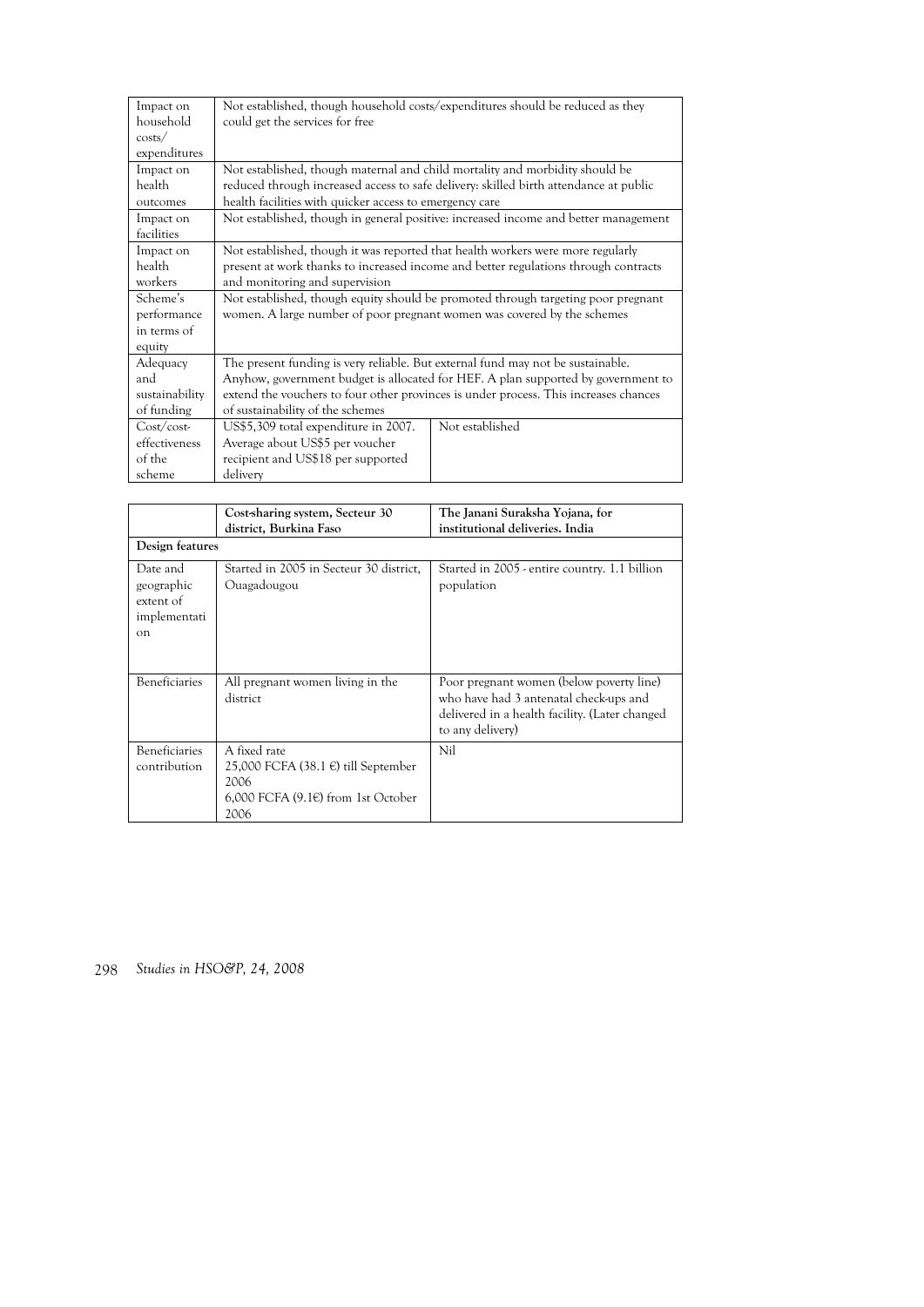| What services        | Only obstetrical emergencies (mainly                                       | Institutional delivery.                       |
|----------------------|----------------------------------------------------------------------------|-----------------------------------------------|
| are covered          | c-section). Items included: transport,                                     |                                               |
| by the               | intervention, drugs, lab exams, post-                                      | Subsequently, it was changed to 'any delivery |
| scheme?              | surgery care, hospital fee, new born                                       | - not necessarily institutional delivery'     |
|                      | care, dressings in OPD, post-natal                                         |                                               |
|                      | consultation                                                               |                                               |
| Which                | Secteur 30 district hospital                                               | Officially both public and private. In        |
| providers are        |                                                                            | practice, only public practitioners were      |
| eligible to          |                                                                            | involved                                      |
| participate?         |                                                                            |                                               |
| Funding              | Funded by health committees, district                                      | Funding from budgetary allocations at the     |
| arrangements         | health team, government, local                                             | Central level                                 |
|                      | authorities                                                                |                                               |
| Management           | Management committee (hospital                                             | National, State, District level committees    |
| of the               | staff, district team, health committee,                                    | (comprising mostly of health staff).          |
| scheme               | local authorities representatives)                                         |                                               |
|                      |                                                                            |                                               |
|                      | Meeting every trimester<br>Funds transferred to district for one           |                                               |
| System for           |                                                                            | Providers were not paid any money for this.   |
| paying               | year based on the expected number of                                       | But village health workers who had            |
| providers            | c-sections (2 to 3.5% of expected                                          | motivated the mother for an institutional     |
|                      | births)                                                                    | delivery received an incentive from the nurse |
| Assessment of impact |                                                                            |                                               |
| Impact on            | Facility based delivery: from 66.2% in                                     | Apparently has increased the institutional    |
| utilisation          | 2003 to 86.5% in 2007                                                      | deliveries. Some evidence that the Caesarean  |
|                      | Population based C-section rate from                                       | section is high.                              |
|                      | 2.5 to 3.7 %                                                               |                                               |
| Impact on            | Improvement of quality but due to                                          | Anecdotal evidence that the quality of care   |
| quality of           | multidisciplinary activities (public                                       | has reduced as the health facilities are not  |
| care                 | health, anthropological, social                                            | able to cope with the extra workload          |
|                      | mobilisation)                                                              |                                               |
| Impact on            | No household survey done but                                               | No evidence                                   |
| household            | qualitative survey indicates                                               |                                               |
| costs/expend         | satisfaction of the patients for cost                                      |                                               |
| itures               | reduction and quality of care                                              |                                               |
| Impact on            | No case of maternal mortality due to                                       | No evidence that maternal or neonatal         |
| health               | a lack of c-section but maternal                                           | deaths have reduced                           |
| outcomes             | mortality due to post-partum                                               |                                               |
|                      |                                                                            |                                               |
|                      | haemorrhage or severe anaemia                                              |                                               |
|                      | persists.                                                                  |                                               |
| Impact on            | Increasing workload but no increase                                        | Increased workload without a corresponding    |
| facilities           | of government budget for equipment                                         | increase in the resources.                    |
|                      |                                                                            |                                               |
|                      | and infrastructures (equipment gets<br>quickly damaged with high workload) |                                               |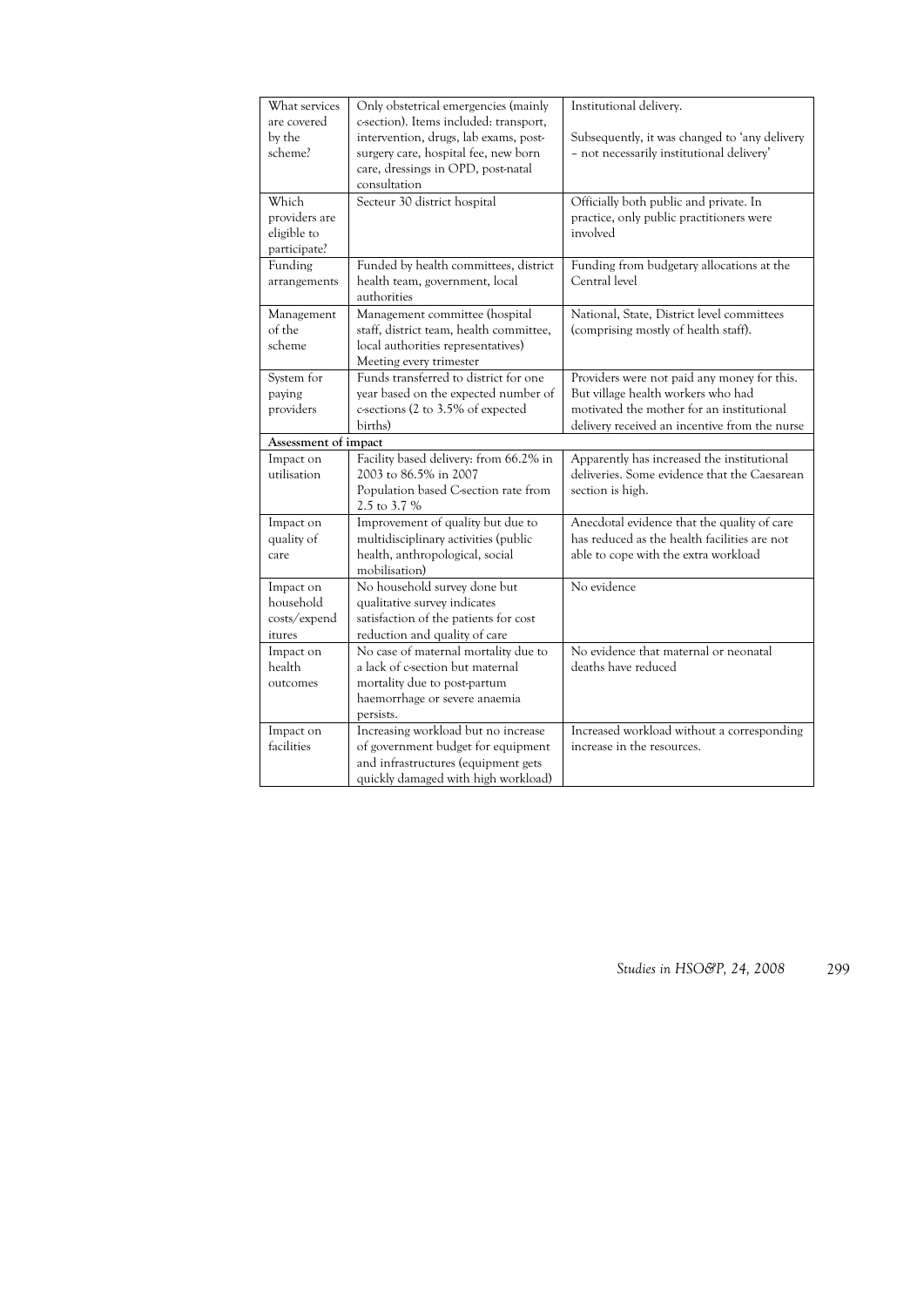| Impact on<br>health<br>workers                   | No direct impact on health workers<br>income, though workloads increase.<br>No incentives related to the scheme.<br>Comfort: care immediately provided<br>(C-Section performed prior to<br>payment)                     | Mixed response. Health staff feels that this is<br>a good scheme to promote institutional<br>deliveries. Some of the staff seems to benefit<br>from it due to the informal fees that they<br>charge. At the same time, they are unhappy<br>about the high workload.       |
|--------------------------------------------------|-------------------------------------------------------------------------------------------------------------------------------------------------------------------------------------------------------------------------|---------------------------------------------------------------------------------------------------------------------------------------------------------------------------------------------------------------------------------------------------------------------------|
| Scheme's<br>performance<br>in terms of<br>equity | Flat rate (6,000 FCFA) means that<br>poor pay as much as rich people but<br>indigents are exempted after social<br>interview<br>Utilisation still higher in urban than<br>in rural area.                                | While originally the scheme was for poor<br>women, subsequently it was opened up for<br>all women (especially in the poorer states). It<br>is not clear who is now benefiting from the<br>scheme, the better off or poor. Indicators for<br>this are not being monitored. |
| Adequacy<br>and<br>sustainability<br>of funding  | Funding adequate as subvention is<br>readjusted every year with the<br>expected C-Sections<br>Many stakeholders involved and<br>contract to be negotiated every year.<br>Need for a constant political<br>mobilisation. | Funds are not a problem. But there is an<br>issue of fund flow to the periphery, resulting<br>in women receiving the benefits after<br>considerable delay.                                                                                                                |
| Cost/cost<br>effectiveness<br>of the<br>scheme   | 52 million FCFA for 2007 for the<br>district of Secteur 30 (632 CS<br>planned)                                                                                                                                          | Not established                                                                                                                                                                                                                                                           |

| <b>MURIGA</b> (Community Health Insurance for Safe<br>Motherhood)    |                                                                                      | Obstetric Risk Insurance (ORI) in<br>Mauritania                                                                                                                                                                                                                                                                                 |  |  |
|----------------------------------------------------------------------|--------------------------------------------------------------------------------------|---------------------------------------------------------------------------------------------------------------------------------------------------------------------------------------------------------------------------------------------------------------------------------------------------------------------------------|--|--|
| Design features                                                      |                                                                                      |                                                                                                                                                                                                                                                                                                                                 |  |  |
| Date and<br>geographic<br>extent of<br>implementati<br><sub>on</sub> | 1997 : solidarity fund in the district of<br>Dabola<br>$2006:17$ districts out of 33 | 17/11/2002 for 2 districts of Nouakchott<br>11/05/2004 for a 3rd district of<br>Nouakchott<br>$11/05/2005$ for 3 regional capitals (Kiffa,<br>Aioun, Néma)<br>12/05/2007 for 1 regional capital (Aleg)<br>$1/03/2008$ for rural areas of the<br>department of Kiffa<br>13/05/2008 for 3 regional capitals (Kaédi<br>Nouadhibou) |  |  |
| <b>Beneficiaries</b>                                                 | All women of child-bearing age and<br>children under five                            | All pregnant women choosing this mode of<br>payment                                                                                                                                                                                                                                                                             |  |  |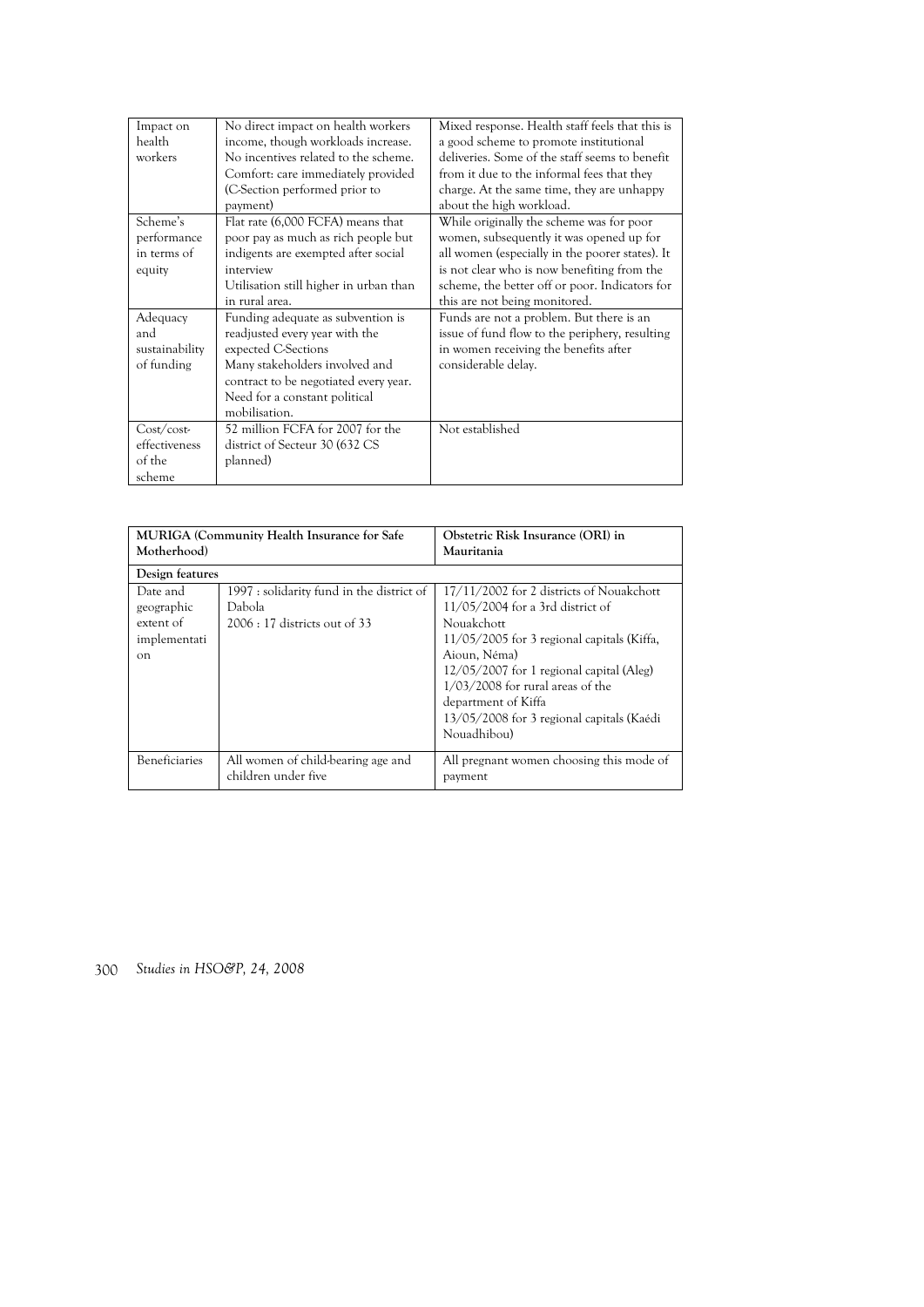| What services<br>are covered<br>by the<br>scheme?     | -Ante Natal Care (ANC) (including<br>medicines); delivery (including<br>caesarean sections); obstetric<br>complications (including hospital care<br>and medicines); transportation costs<br>in the event of referral to a higher-<br>level health facility                                                    | Ante Natal Care (ANC) including biological<br>testing and ultrasound; all types of delivery<br>including caesarean section; post-natal care                                                                                                                                            |
|-------------------------------------------------------|---------------------------------------------------------------------------------------------------------------------------------------------------------------------------------------------------------------------------------------------------------------------------------------------------------------|----------------------------------------------------------------------------------------------------------------------------------------------------------------------------------------------------------------------------------------------------------------------------------------|
| Which<br>providers are<br>eligible to<br>participate? | Existing public sector health facilities<br>in the chosen catchment area.                                                                                                                                                                                                                                     | Public sector health facilities in the chosen<br>geographical area                                                                                                                                                                                                                     |
| Funding<br>arrange-ments                              | Premiums are paid by the households<br>but international organisations and<br>NGOs (UNICEF, World Bank,<br>UNFPA, African Development Bank,<br>USAID, etc.) supported the<br>implementation phase of the<br>MURIGA (meetings, transport).<br>Some compensate the deficits, if any,<br>at the end of the year. | The scheme is funded by the contribution<br>(pre-payment) of the households.<br>Development partners (UNFPA, UNICEF,<br>French Ministry of Foreign Affairs (SCAC,<br>AFD) supported the implementation phase<br>of the scheme (financial and technical<br>support) in the first years. |
| Management<br>of the scheme                           | General Assembly of members who<br>entrust the implementation of<br>activities to an executive committee;<br>the prefectural health team<br>(Prefectural Director of Health,<br>Director of Micro-realisations,<br>Prefectural Director for the<br>Advancement of Women).                                     | Batch of drugs supplied for the first six<br>months then management autonomy, run<br>by a local committee composed of<br>beneficiaries and health staff members                                                                                                                        |
| System for<br>paying<br>providers                     | Receipts are paid into the rural credit<br>bank and the service providers (care-<br>providers and union of transport<br>workers) issue the MURIGA with an<br>invoice.                                                                                                                                         | The monthly receipts are used to pay re-<br>supply of medicines and consumables plus<br>duty personnel to cover emergencies 24/7;<br>the balance is distributed as personnel<br>bonuses                                                                                                |
| Assessment of impact                                  |                                                                                                                                                                                                                                                                                                               |                                                                                                                                                                                                                                                                                        |
| Impact on<br>utilisation                              | Little impact on assisted delivery rate<br>(17% to 22% between 2000 and<br>2006). C-Section rate rose from 0.75<br>to 1.85% between 2000 and 2006 for<br>the MURIGA areas versus 0.4 to                                                                                                                       | Increase in the rate of assisted deliveries<br>(61.5% in 2000 before the start of the ORI<br>and 95.3% in 2007) in the 5 ORI maternity<br>wards of Nouakchott                                                                                                                          |
|                                                       | 1.6% for the areas without MURIGA                                                                                                                                                                                                                                                                             |                                                                                                                                                                                                                                                                                        |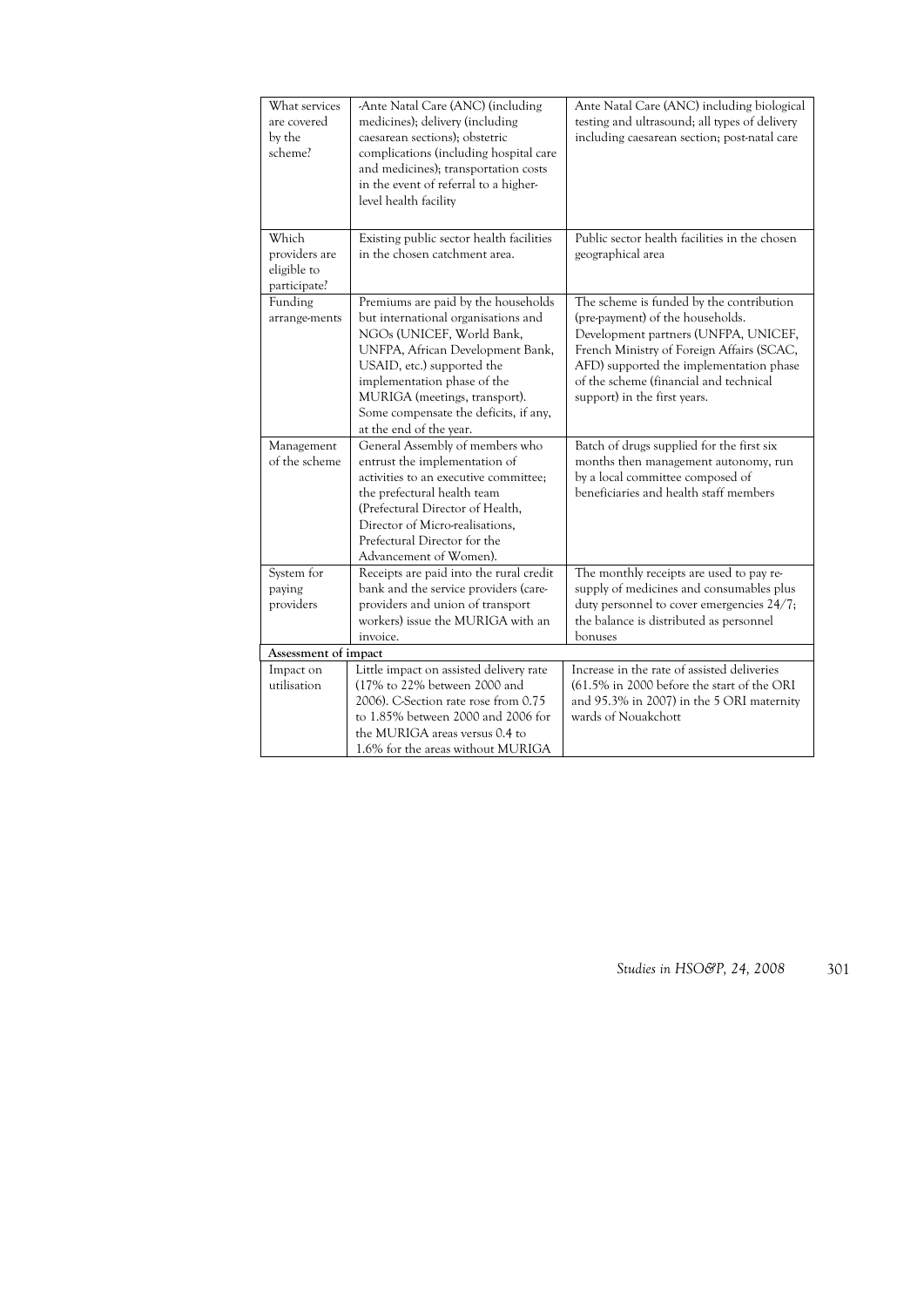| Impact on<br>quality of<br>care                  | Beneficiaries have quicker access to<br>care, but the MURIGA do not solve<br>all the problems of bad management<br>in health facilities, such as drug<br>shortages, staff absenteeism, etc.,<br>which explain the health services' low<br>utilisation rate.                                                                                                                                | Significant improvement in the provision of<br>emergency obstetric care in the 5 ORI<br>facilities of Nouakchott (tripled rate of<br>caesarean sections, with delay between<br>indication and intervention reduced by<br>three); no changes in daily care                                                                     |
|--------------------------------------------------|--------------------------------------------------------------------------------------------------------------------------------------------------------------------------------------------------------------------------------------------------------------------------------------------------------------------------------------------------------------------------------------------|-------------------------------------------------------------------------------------------------------------------------------------------------------------------------------------------------------------------------------------------------------------------------------------------------------------------------------|
| Impact on<br>household<br>costs/expend<br>iture  | Financial relief for the beneficiary<br>families, but the enrolment rate is still<br>$low$ (about $10\%$ )                                                                                                                                                                                                                                                                                 | The rate fixed for the ORI is overwhelmingly<br>supported by the users themselves. Even if<br>there are still a few attempts to get unofficial<br>payments; the women questioned cite the<br>"price" as the biggest advantage.                                                                                                |
| Impact on<br>health<br>outcomes                  | No data available on the MURIGAs'<br>impact on maternal and neonatal<br>mortality.                                                                                                                                                                                                                                                                                                         | No population data. Whether in the regions<br>or in the 5 maternity wards offering ORI in<br>Nouakchott, the participating facilities'<br>maternal mortality rate has halved on<br>average.                                                                                                                                   |
| Impact on<br>facilities                          | In some hospitals, financial and<br>technical support from the supporting<br>institutions has enabled the<br>MURIGA to set up new services and<br>provide ambulances, radios,<br>equipment and other supplies, as well<br>as training for health staff.                                                                                                                                    | The hospitals display a certain hostility to<br>the system. Their revenues have decreased<br>following the introduction of the ORI - the<br>income from obstetric activity is going<br>elsewhere. Nevertheless, they no longer<br>provide medicines or consumables and they<br>receive bonuses that did not previously exist; |
| Impact on<br>health<br>workers                   | Some health managers feel that the<br>MURIGA have made no real<br>contribution.                                                                                                                                                                                                                                                                                                            | They are less satisfied than the users because<br>they consider their bonuses insufficient,<br>especially in the capital                                                                                                                                                                                                      |
| Scheme's<br>performance<br>in terms of<br>equity | In principle, the system caters to the<br>poorest women free-of-charge. There<br>are no figures available to back this<br>up.                                                                                                                                                                                                                                                              | The constant increase in the number of<br>enrolments seems to indicate that even the<br>"poorest" can pay; very few "non-paid" fees<br>have been recorded.                                                                                                                                                                    |
| Adequacy<br>and<br>sustainability<br>of funding  | Most of the financial support for the<br>strategy comes from development<br>partners in the health sector. The<br>contribution paid by beneficiaries and<br>the benefits package are still globally<br>low. Financial viability and autonomy<br>are not yet guaranteed. Current<br>interest from the Rural Development<br>Communities (CRD) may well<br>provide a source of local funding. | The scheme can only be implemented in a<br>region after the allocation of a working<br>capital fund to cover six months of<br>medicines and consumables.                                                                                                                                                                      |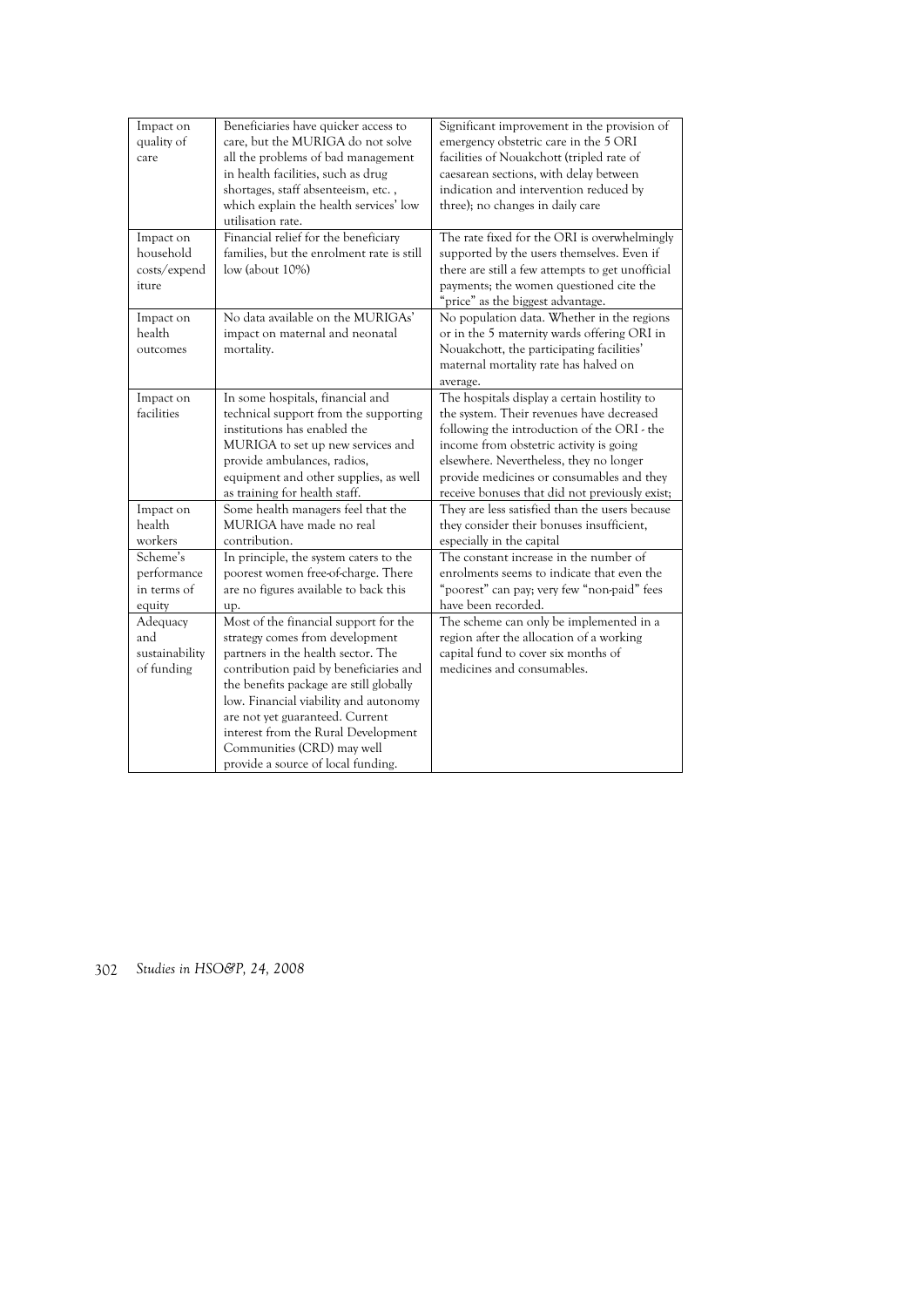|                                                           | Bolivia's health insurance packages                                                                                                                                                                                                                      |  |
|-----------------------------------------------------------|----------------------------------------------------------------------------------------------------------------------------------------------------------------------------------------------------------------------------------------------------------|--|
| Design features                                           |                                                                                                                                                                                                                                                          |  |
| Date and<br>geographic<br>extent of<br>implementati<br>on | Nationwide<br>1998: Seguro Nacional de Maternidad y Niñez (SNMN)<br>2000: Seguro Básico de Salud (SBS)<br>2002: Seguro Universal Materno Infantil (SUMI)                                                                                                 |  |
| <b>Beneficiaries</b>                                      | SNMN: pregnant women and children under 5<br>SBS: pregnant women and children under 5<br>SUMI: pregnant and puerperal women until 6 months after childbirth, women 15 to<br>60 years for cervical cancer and family planning, children under 5           |  |
| What services<br>are covered<br>by the<br>scheme?         | SNMN: Infant and child health problems (diarrhoea, cough) and obstetric care<br>SUMI: 547 service packages, all illnesses with some exceptions. Medical consultation,<br>laboratory, surgery, in-hospital care, drugs, supplies, nutritional supplements |  |
| Which<br>providers are<br>eligible to<br>participate?     | In theory public (Ministry of Health), public insurance, private and church/NGO<br>providers. In practice only public, public insurances and some church providers,<br>because SUMI reimbursement does not cover staff costs                             |  |
| Funding<br>arrangements                                   | National, departmental and municipal revenues                                                                                                                                                                                                            |  |
| Management<br>of the scheme                               | SUMI administration unit at national and departmental levels                                                                                                                                                                                             |  |
| System for<br>paying<br>providers                         | Administrative bill is prepared by the health facility and send to the municipality,<br>which reviews it, records it in a database, debits the sum from the municipal account<br>and credits it to the health centre's account                           |  |
| Impact of policy                                          |                                                                                                                                                                                                                                                          |  |
| Impact on<br>utilisation                                  | Institutional deliveries increased from 33% in 1996 to 64% in 2005                                                                                                                                                                                       |  |
| Impact on<br>quality of care                              | Some decrease reported due to overcrowding of services                                                                                                                                                                                                   |  |
| Impact on<br>household<br>costs/expendi<br>tures          | Decrease, but no current data available                                                                                                                                                                                                                  |  |
| Impact on<br>health<br>outcomes                           | Maternal, infant, neonatal mortality reduced over period, which may be linked to the<br>policy                                                                                                                                                           |  |
| Impact on<br>facilities                                   | No data available on financial impact on facilities                                                                                                                                                                                                      |  |
| Impact on<br>health<br>workers                            | Increase in work. Some report more satisfaction.                                                                                                                                                                                                         |  |